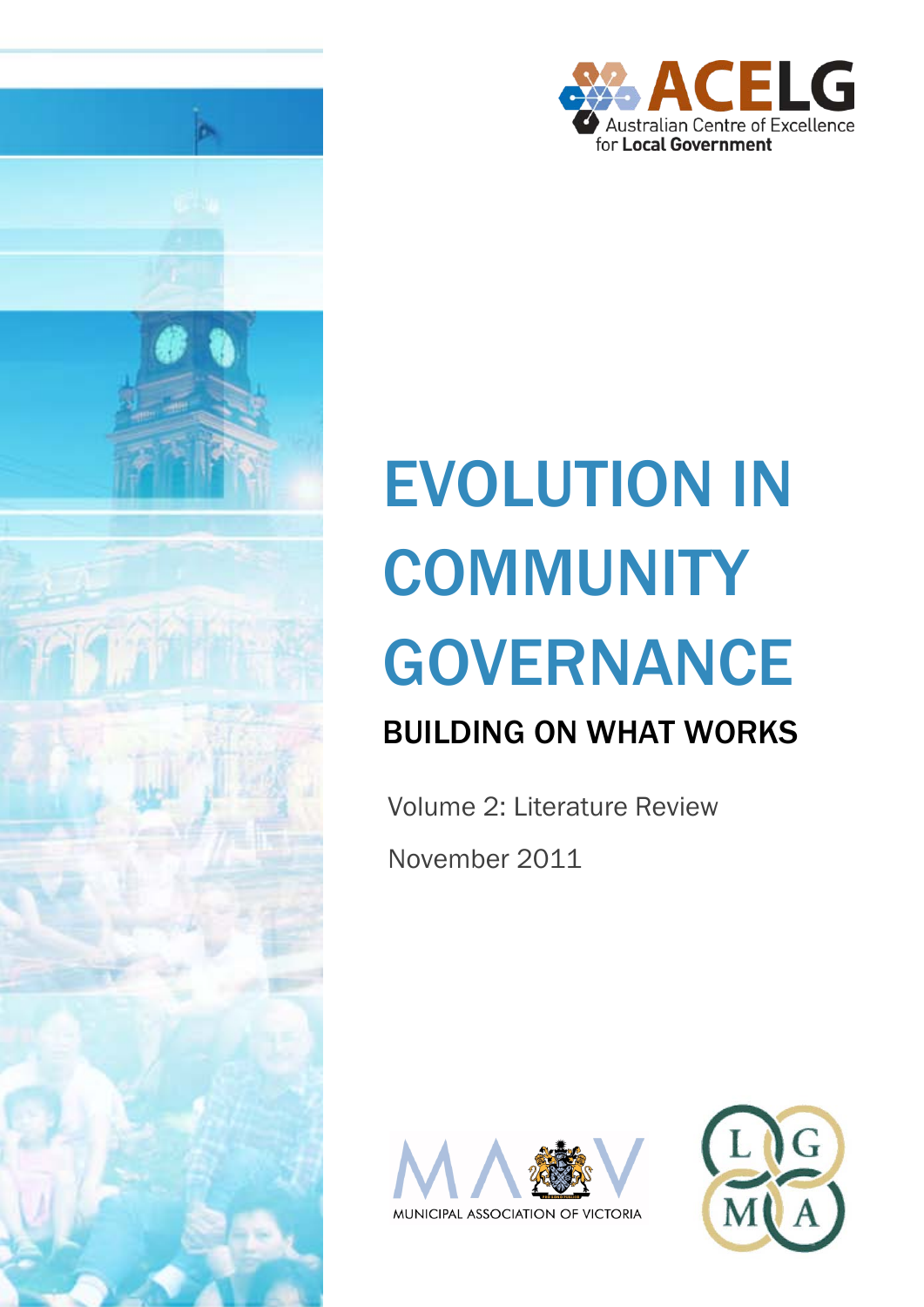

## EVOLUTION IN COMMUNITY GOVERNANCE: BUILDING ON WHAT WORKS – **LITERATURE REVIEW**

#### November 2011

#### **Acknowledgements**

This report was by Stefanie Pillora, Program Manager – Research, Australian Centre of Excellence for Local Government and Peter McKinlay, McKinlay Douglas Ltd.

#### **Citing this report**

Suggested citation: Pillora, S, and McKinlay, P. (2011) *Evolution in Community Governance; Building on What Works, Volume 2, Literature Review*, Australian Centre of Excellence for Local Government, University of Technology, Sydney.



**An Australian Government Initiative**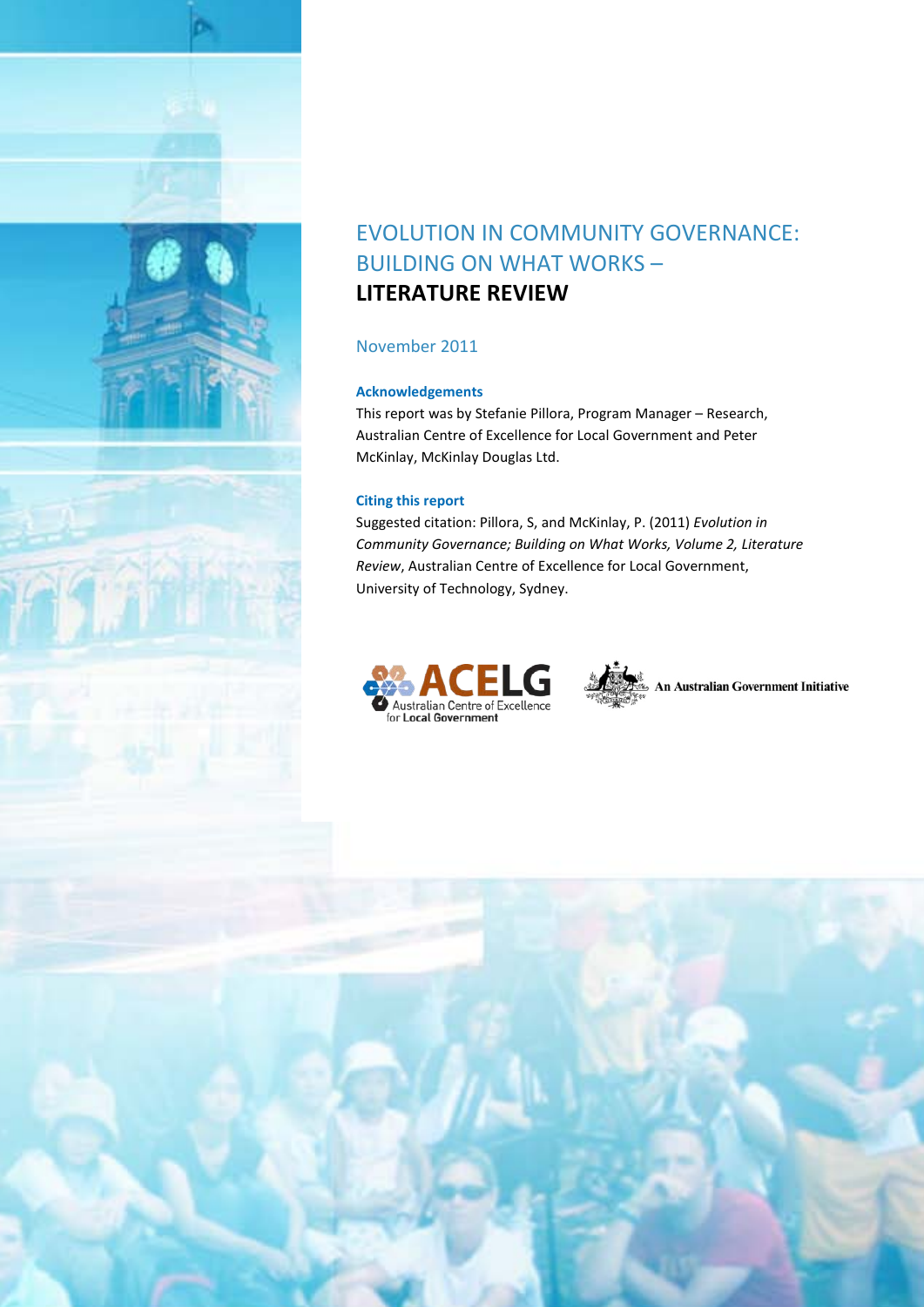## **Table of Contents**

| 1.                                                                                                    |                                                                                        |                                                                                     |  |  |  |  |  |  |
|-------------------------------------------------------------------------------------------------------|----------------------------------------------------------------------------------------|-------------------------------------------------------------------------------------|--|--|--|--|--|--|
|                                                                                                       | 1.1                                                                                    |                                                                                     |  |  |  |  |  |  |
| 2.                                                                                                    |                                                                                        |                                                                                     |  |  |  |  |  |  |
|                                                                                                       | 2.1                                                                                    |                                                                                     |  |  |  |  |  |  |
| 2.2                                                                                                   |                                                                                        |                                                                                     |  |  |  |  |  |  |
| 3.                                                                                                    |                                                                                        |                                                                                     |  |  |  |  |  |  |
| The changing nature of the relationship between citizens and local government - and the role of<br>4. |                                                                                        |                                                                                     |  |  |  |  |  |  |
|                                                                                                       | 4.1                                                                                    | The changing nature of the relationship between citizens and local government  8    |  |  |  |  |  |  |
|                                                                                                       | 4.2                                                                                    |                                                                                     |  |  |  |  |  |  |
| 5.                                                                                                    |                                                                                        | A Parallel Process: The Role of Community-Based Financial Institutions11            |  |  |  |  |  |  |
| 6.                                                                                                    |                                                                                        |                                                                                     |  |  |  |  |  |  |
|                                                                                                       | 6.1                                                                                    |                                                                                     |  |  |  |  |  |  |
|                                                                                                       | 6.2                                                                                    |                                                                                     |  |  |  |  |  |  |
|                                                                                                       | 6.3                                                                                    |                                                                                     |  |  |  |  |  |  |
| 7.                                                                                                    |                                                                                        | What are the key theories and ideas underpinning the term community governance?  15 |  |  |  |  |  |  |
|                                                                                                       | 7.1                                                                                    |                                                                                     |  |  |  |  |  |  |
|                                                                                                       | 7.2                                                                                    |                                                                                     |  |  |  |  |  |  |
|                                                                                                       | 7.3                                                                                    |                                                                                     |  |  |  |  |  |  |
|                                                                                                       | 7.4                                                                                    |                                                                                     |  |  |  |  |  |  |
|                                                                                                       | 7.5                                                                                    |                                                                                     |  |  |  |  |  |  |
|                                                                                                       | 7.6                                                                                    |                                                                                     |  |  |  |  |  |  |
|                                                                                                       |                                                                                        |                                                                                     |  |  |  |  |  |  |
|                                                                                                       | 8.1                                                                                    |                                                                                     |  |  |  |  |  |  |
|                                                                                                       | 8.2                                                                                    |                                                                                     |  |  |  |  |  |  |
|                                                                                                       | 8.3                                                                                    |                                                                                     |  |  |  |  |  |  |
|                                                                                                       | 8.4                                                                                    |                                                                                     |  |  |  |  |  |  |
| 9.                                                                                                    |                                                                                        | What can we learn from recent Australian experience about the practice of community |  |  |  |  |  |  |
|                                                                                                       |                                                                                        |                                                                                     |  |  |  |  |  |  |
|                                                                                                       |                                                                                        |                                                                                     |  |  |  |  |  |  |
|                                                                                                       | ATTACHMENT B: References in Local Government Legislation with Relevance to a Community |                                                                                     |  |  |  |  |  |  |
|                                                                                                       |                                                                                        |                                                                                     |  |  |  |  |  |  |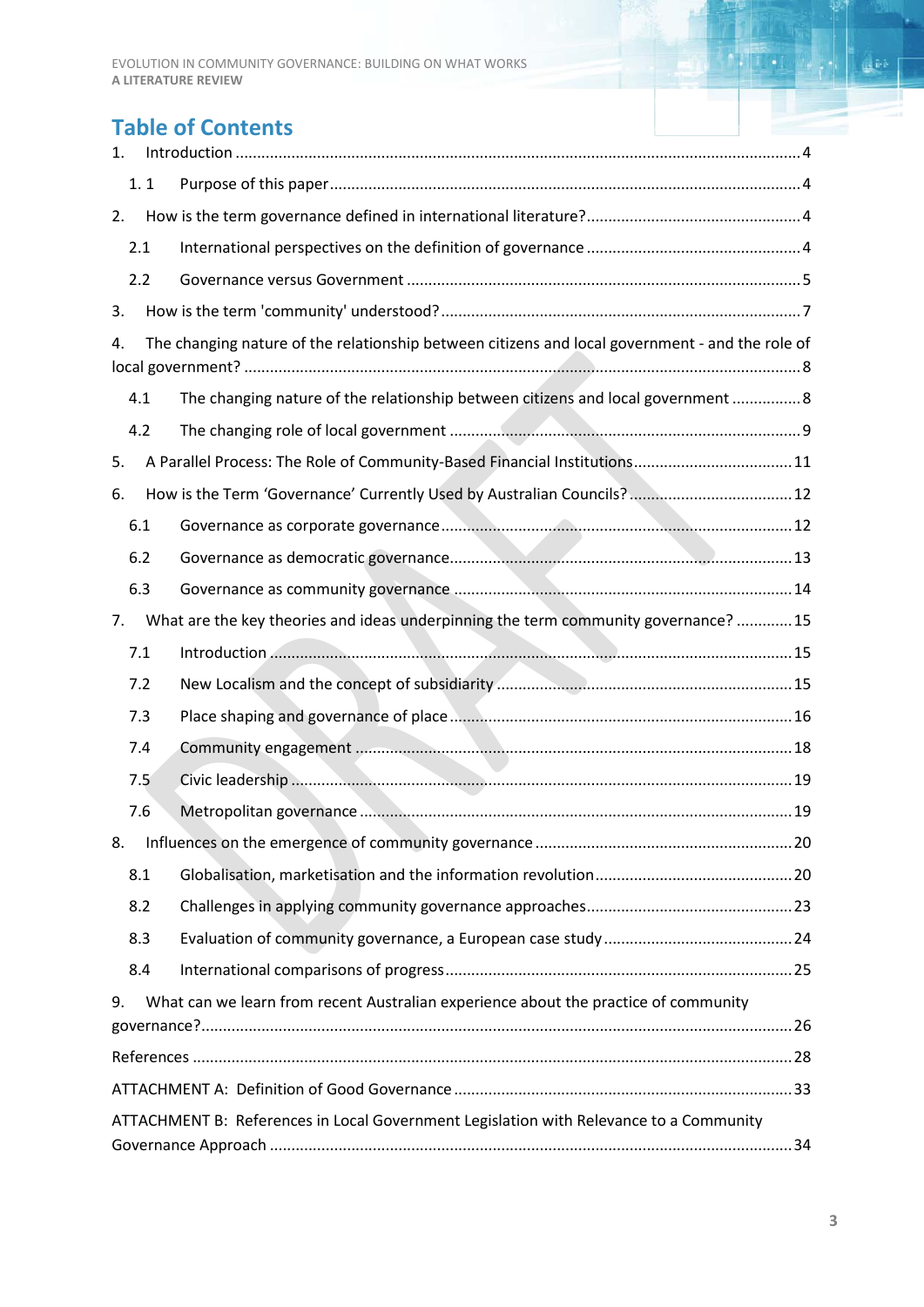EVOLUTION IN COMMUNITY GOVERNANCE: BUILDING ON WHAT WORKS **A LITERATURE REVIEW**

## <span id="page-3-0"></span>**1. Introduction**

#### <span id="page-3-1"></span>**1. 1 Purpose of this paper**

This paper introduces community governance to an Australian local government audience and provides the foundation for further research on the topic. It summarises the findings of a literature review on community governance from a local government perspective and sets out the theoretical underpinnings.

Literature on the governance theme is vast, so this paper is necessarily selective. The focus is on key ideas and theories of community governance that are well researched and on authors who are recognised as leading researchers in the local government field. With some exceptions the paper draws from academic research and government publications produced within the last ten years. Key questions covered by this review include:

- **How** is the term governance defined in international literature and how is it different from 'government'?
- How is the term 'community' understood?
- **From a community governance perspective what does the literature tell us about the** changing nature of the relationship between citizens and local government - and about the role of local government?
- How is the term governance currently used by Australian councils?
- What are the key theories and ideas underpinning the term community governance?
- How has the term evolved and what have been some of the key influences?
- What can we learn from recent Australian experience about the practice of community governance?

The paper also reviews some of the challenges in applying community governance approaches, summarises international comparisons of the practice of community governance and briefly covers an evaluation of local governance in four European countries as a case study. Finally, as part of a project which is comparing the evolution of community governance through local government and through the community banking network of the Bendigo and Adelaide Bank Ltd, this paper also briefly considers the experience of community-based financial institutions internationally.

## <span id="page-3-2"></span>**2. How is the term governance defined in international literature?**

#### <span id="page-3-3"></span>**2.1 International perspectives on the definition of governance**

The many approaches to governance pose a problem for those who want a simple definition. Anne Mette Kjaer, an international authority on governance theory, says that what the many approaches have in common is an understanding of governance which refers to the setting, application, and enforcement of rules (Kjaer, 2004). Kjaer suggests that governance focuses on both the input side, concerned with democratic procedures, and the output side, which is concerned with efficient and effective institutions.

In the public administration context, Kjaer says it was during the 1980s that the term was referred to as distinct from government and as including civil-society actors, and concerned with the management of networks – particularly in the delivery of services. Networks can be defined as 'informal rules governing the interactions between the state and organized interests.' Kjaer describes this new notion of governance which is the foundation for community governance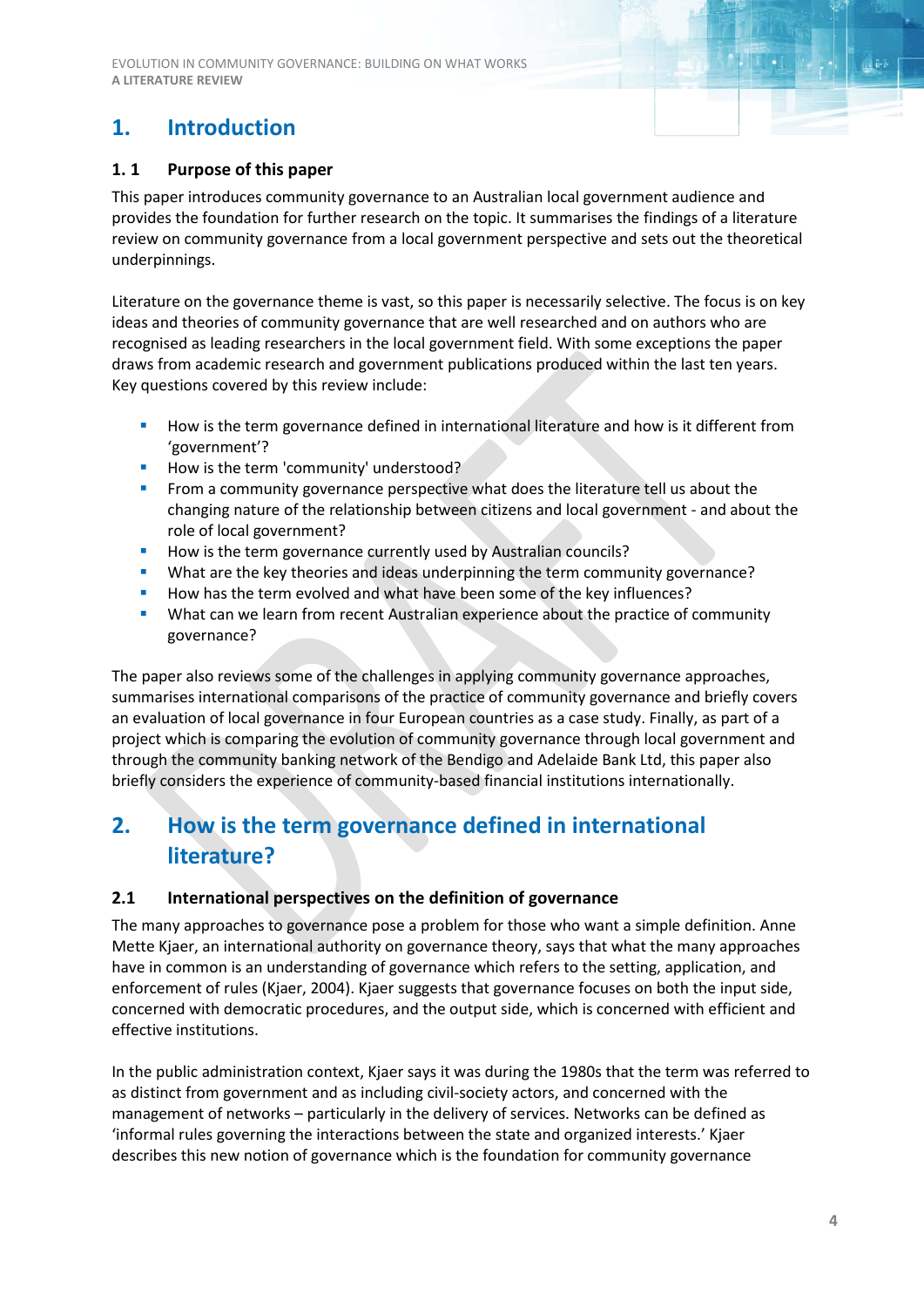Inherent in the old governance is a traditional notion of steering by national governments from the top down. The new governance has more to do with how the centre interacts with society and asks whether there is more self-steering in networks (Kjaer, 2004:11).

Kjaer (2004:14) explains a core concept in governance theory which is that rules need to be legitimated, and which she argues may derive from democracy as well as from efficiency. She says that most governance theory takes the view that representative democracy on its own is an increasingly inadequate institutional method to achieve democratic accountability in the modern world and needs to be supplemented with more participatory forms.

Kjaer also addresses the notion of 'good governance'. She attributes the rise of the term to a policy requirement of the World Bank in providing loans to third world countries because it had identified bad governance as a cause of economic crisis (Kjaer, 2004:172). The OECD, which has published extensively on governance in the public sector, associates good governance with public sector reform and explores eight major characteristics of good governance:

It is participatory, consensus oriented, accountable, transparent, responsive, effective and efficient, equitable and inclusive and follows the rule of law. It assures that corruption is minimized, the views of minorities are taken into account and that the voices of the most vulnerable in society are heard in decision-making (OECD, 2001).

These eight characteristics are further defined in Appendix 1. As indicated in this description of good governance, the term has associations with both internal (corporate) governance and external governance.

#### <span id="page-4-0"></span>**2.2 Governance versus Government**

As governance is still equated with government for many people, the difference between these terms is further explored below. David Osborne's and Ted Gaebler's *Reinventing Government (1992)*, has had a major influence on public policy makers over the last two decades. They established that governance was at the heart of what government was about. They argue that services can be contracted out or turned over to the private sector but that governance cannot: 'Governance is the process by which we collectively solve our problems and meet our society's needs. Government is the instrument we use' (Osborne and Gaebler, 1992:24).

As indicated in the definition of governance above, the term is increasingly associated with the management of networks. Robin Hambleton (University of the West of England) focuses on networked governance elements in articulating the difference between government and governance:

Government refers to the formal institutions of the state. Government makes decisions within specific administrative and legal frameworks and uses public resources in a financially accountable way. Most important, government decisions are backed up by the legitimate hierarchical power of the state. Governance, on the other hand, involves government plus the looser processes of influencing and negotiating with a range of public and private sector agencies to achieve desired outcomes. A governance perspective encourages collaboration between the public, private and nonprofit sectors to achieve mutual goals (Hambleton 2004:50).

The development of policy on devolution and decentralisation by the UK coalition government provides a recent example, first with its 'Big Society' programme then with the release in July 2011 of the 'Open Public Services White Paper'. The government's statement of principle and local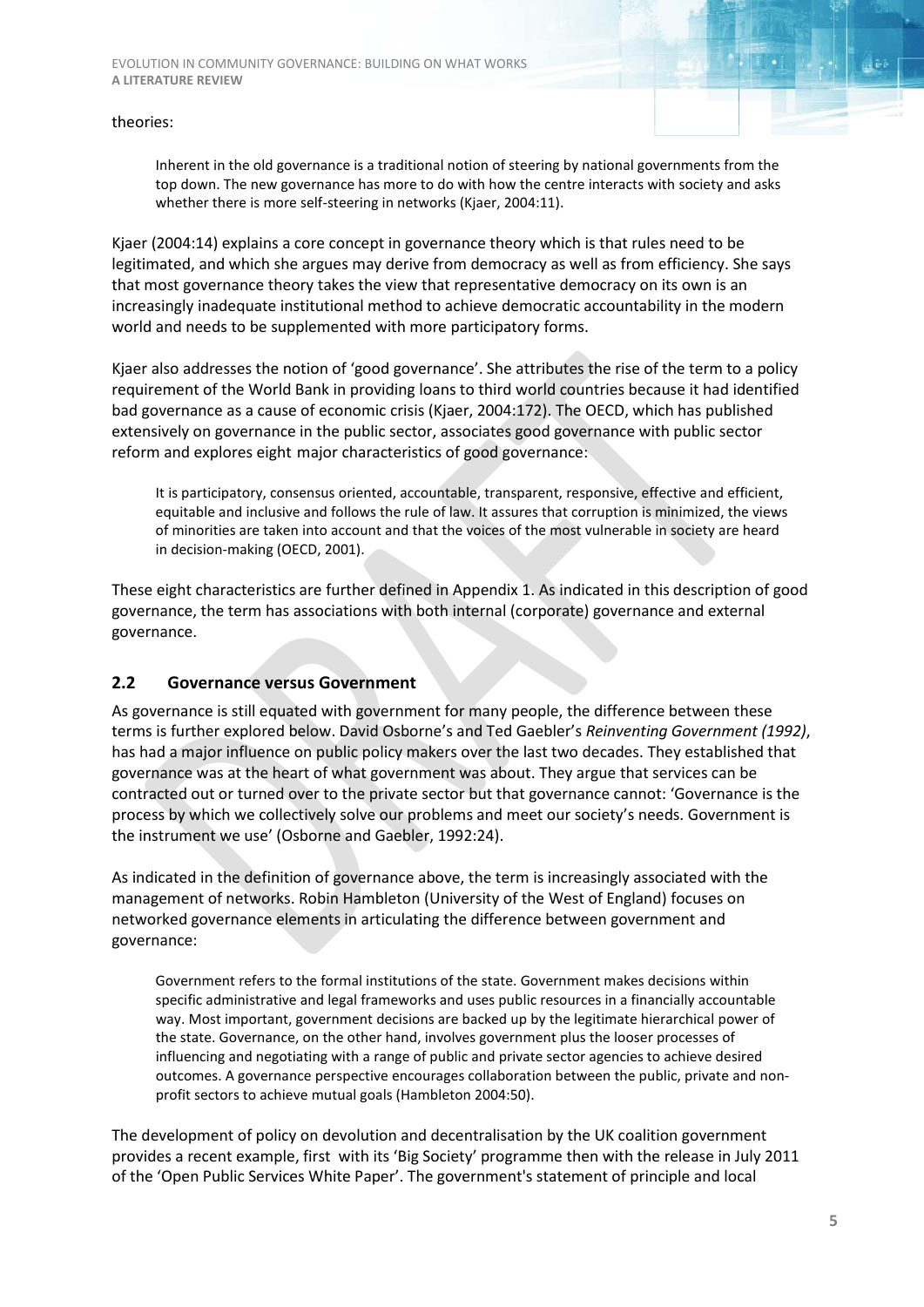government's interpretation of the Big Society programme is set out in 'Reshaping the Partnership Landscape', a December 2010 briefing note from Local Government Improvement and Development (formally I&DeA):

The Government believes that it is time for a fundamental shift of power from Westminster to people. We will promote decentralisation and democratic engagement, and we will end the era of top-down government by giving new powers to local councils, communities, neighbourhoods and individuals (I&DeA 2010: 5).

As mentioned above, the Coalition programme of decentralisation is not primarily about the passing down of responsibilities from central government to local**. It involves a parallel, and more substantial, process of passing power to 'communities, neighbourhoods and citizens'.**

As one means for enabling this, the Coalition has included in the Localism Bill<sup>[1](#page-5-0)</sup> which is expected to be passed before the end of 2011 a range of 'rights' for local citizens and communities including:

- A 'right to challenge' enabling community groups to challenge the local authority for the right to deliver a service.
- A 'right to buy' under which community groups could seek the transfer of local community assets from the council.
- A 'right to reclaim land' under which communities will be able to require that disused public land or buildings are brought back into community use.
- A 'right to mutualise' which will allow public sector workers the opportunity to convert the service for which they work into a worker owned social enterprise.

The Coalition intends that a greater emphasis on devolution and decentralisation should also apply for government services. In July 2011 it released the Open Public Services White Paper which included the following statement of intent:

We want control of public services to be as close to people as possible. Wherever possible we want to decentralise power to the individuals who use a service. But where a service is used by a community collectively, the control over services needs to be exercised by a representative body. In these circumstances we are clear that the principle should be to decentralise power to the lowest appropriate level. For many services, this will mean the community groups and neighbourhood councils to whom power is decentralised, while for others it may be local authorities and other elected bodies...

This evolving understanding of governance is built on the notion that no single agency, public or private, has the knowledge and resource capacity to tackle the key problems unilaterally. Peter McKinlay (Local Government Centre, Institute of Public Policy, AUT University) argues that while the statutory powers and role of the public sector are very necessary, they are not sufficient in resolving many of the issues facing local governments' communities.

<span id="page-5-0"></span> $\frac{1}{1}$ <sup>1</sup> Available at<http://services.parliament.uk/bills/2010-11/localism/documents.html>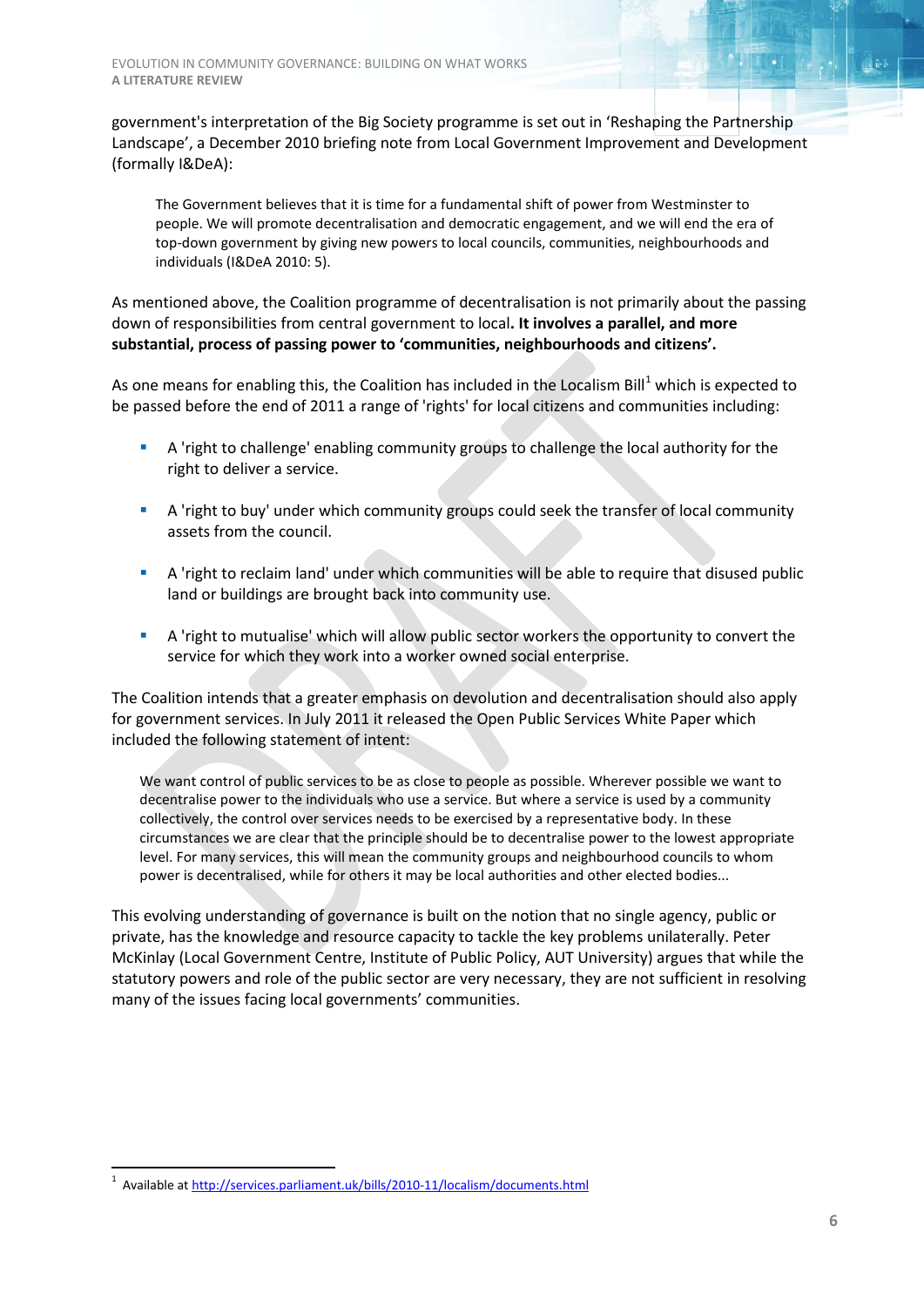## <span id="page-6-0"></span>**3. How is the term 'community' understood?**

The word 'community' within local government raises some extremely complex and difficult issues, partly because the word is used for very different purposes, and partly because there is no agreed understanding of what a 'natural community' actually is.

First, the word 'community' is not just used as a term for a geographic area; it is common to speak of different communities of interest including ethnic communities, faith communities, the business community. Yehudi Blacher presenting to a policy forum for the Department for Victorian Communities observed that "by communities we should include communities of interest and identity as well as traditional communities of place in local government" (Blacher 2006).

Totikidis , Armstrong & Francis (2005) observe: 'Community can be defined in various ways and while definitions about community are often debated, many community psychologists agree with the distinction of *relational* communities and *geographical* communities' (Rudkin, 2003). In her book on community psychology, Rudkin also discusses the advent and presence of *virtual* communities.

Writers from different academic disciplines have taken different but in some respects complementary approaches to describing community. Two American economists, Bowles & Gintis (2002) take a comparative institutional approach to considering the role of community which they describe as: "The task of comparative institutional analysis today, having left behind the plan *vs.*market debate, is to clarify what class of problems are handled well by differing combinations of institutions" (Bowles & Gintis 2002: 423). They further argue that:

Communities, however, may solve problems that both states and markets are ill-equipped to address, especially where the nature of social interactions or of the goods and services being transacted makes contracting highly incomplete or costly. Community governance relies on dispersed private information often unavailable to states, employers, banks, and other large formal organizations to apply rewards and punishments to members according to their conformity with or deviation from social norms. An effective community monitors the behaviour of its members, rendering them accountable for their actions (Bowles & Gintis 2002: 424).

For local government, practical considerations play a central role. The legal mandate of councils typically relates to a defined geographic area which will normally be referred to in legislation as the "community" of the Council. In Victoria, for example, the Council is to be "responsible and accountable to the local community" and many of a council's explicit obligations are expressed as being to 'the community'. In those provisions the community is assumed to be the entire district of the Council. However, if the council is divided into wards for electoral purposes, one of the criteria for establishing ward boundaries is "community of interest" with the implication that individual wards are themselves separate communities within the larger district of the Council.

An extensive piece of research undertaken in 2005 for the Electoral Commission in England to assist the Commission's thinking on how to establish ward boundaries within local government (Chisholm & Dench 2005) reported that there was no single agreed definition of community and that indeed one substantial report had identified 94 separate definitions. Instead, this research highlighted a number of different characteristics which in varying degrees determine peoples' understanding of community. This included the presence of key facilities such as shopping centres, schools, places of worship, unique topographical features and other characteristics which made people think of an area as 'their place'.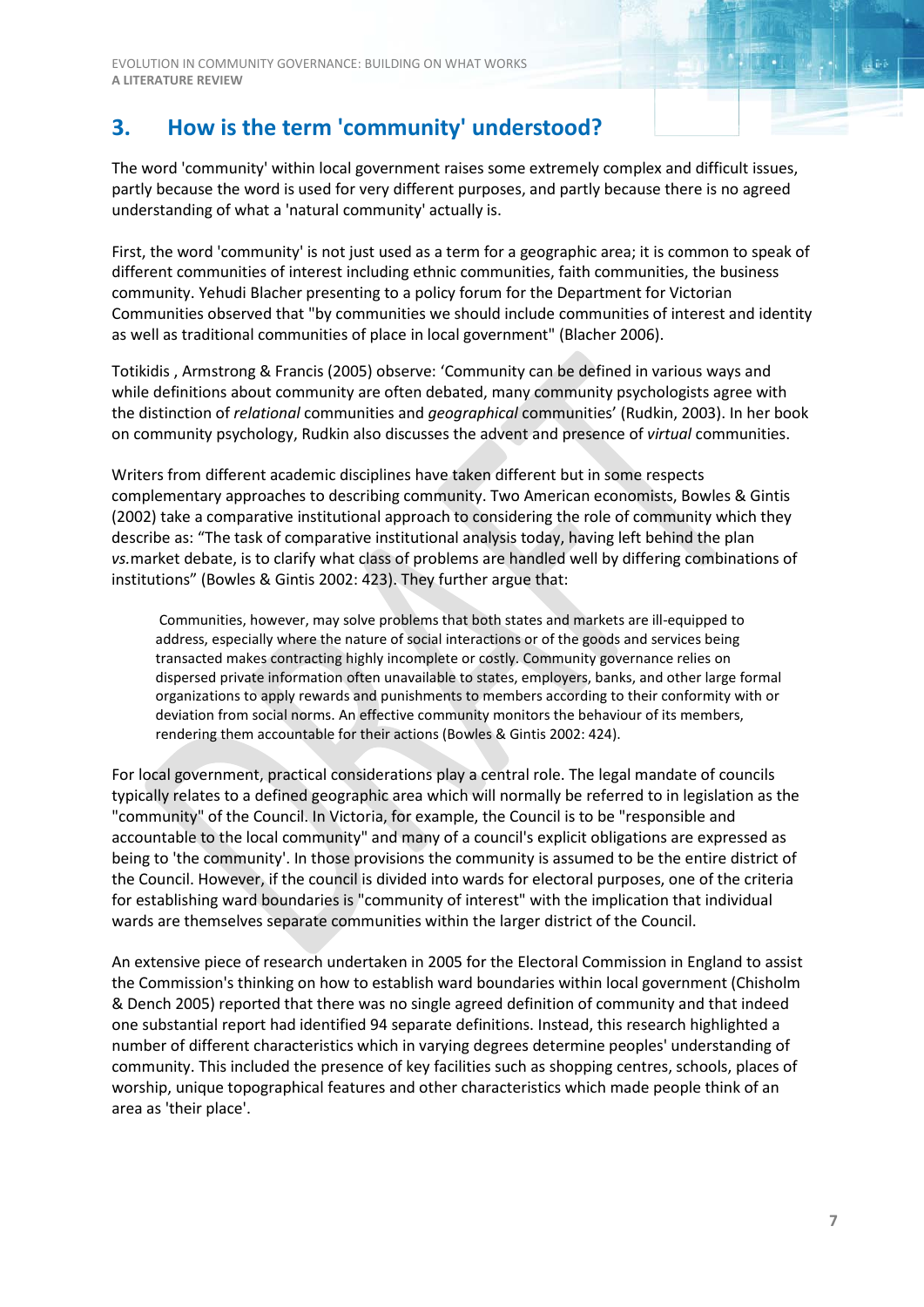Acknowledging the constraints under which ward boundaries are established, they observe that "all that can be hoped for is an *approximation* to the pattern of local communities in the territory of a local authority."

In rural areas, where clear geographical boundaries and people's understanding of what constitutes their communities may both be easily understood, questions of what is the 'community' may be relatively straightforward. In urban areas boundaries, and the factors which collectively constitute a sense of community, may both be much less obvious. Nonetheless, what we do know is that people form strong attachments to place and seek collective means of influencing or taking decisions about how that place should be managed. Indeed, increasingly the principal demand citizens make of their local governments is for the right to be involved in 'place shaping' for their community. The uncertainty over what constitutes a 'community' and how to define its boundaries can be very awkward for people involved with local government, especially if they like tidy boundaries and clear definitions. It does though reflect the way in which people themselves actually function.

In practice it seems that local government, and local government specialists, take a pragmatic approach to the challenge of identifying communities, rather than seeking to pin down precise definitions. As an example Stoker (2007), in presenting the case for a new localism based on community, does so without any definition or description of what he means by community.

This approach, of simply assuming that there is sufficient consensus on what is understood by community for the concept to be of practical application without the need to provide a precise definition now appears a workable approach when what is involved identifying which groups and/or individuals with whom you wish to work. However, there are some situations where there is a need, because governments of whatever level require legal authority, for a more formal approach. A current example is provided by the United Kingdom government, in legislation via the aforementioned Localism Bill. This pending legislation proposes significant devolution to the neighbourhood level and is intended to dramatically change the relationship between central government, local governments and communities.<sup>[2](#page-7-2)</sup> Rather than seek to define what is meant by neighbourhood or community, the bill instead sets out a process of providing for the recognition of neighbourhoods, both areas and forums. Essentially the bill proposes that a group wishing to be recognised as a neighbourhood forum for a proposed neighbourhood area applies to the local authority which has the power to designate both the forum and the area.

## <span id="page-7-0"></span>**4. The changing nature of the relationship between citizens and local government - and the role of local government?**

#### <span id="page-7-1"></span>**4.1 The changing nature of the relationship between citizens and local government**

Part of the context for the growing interest in community governance is the changing nature of the relationship between local authorities and their citizens. 25 years ago in most developed countries the principal means of engagement with local government was through the electoral process; you elected your representatives and by and large left them to get on with the job.

Since then there has been a very substantial shift in what citizens (communities) expect of their relationship. It has manifested itself in at least two different and important ways. First, there has been an ongoing decline in turn out at local authority elections, although with some upward blips following changes such as amalgamation, or a shift to postal voting (partly disguised in Australia in those states where voting is compulsory) (Russell 2004). Declining turnout has been associated with

<span id="page-7-2"></span> $\frac{1}{2}$ <sup>2</sup> Available at<http://services.parliament.uk/bills/2010-11/localism/documents.html>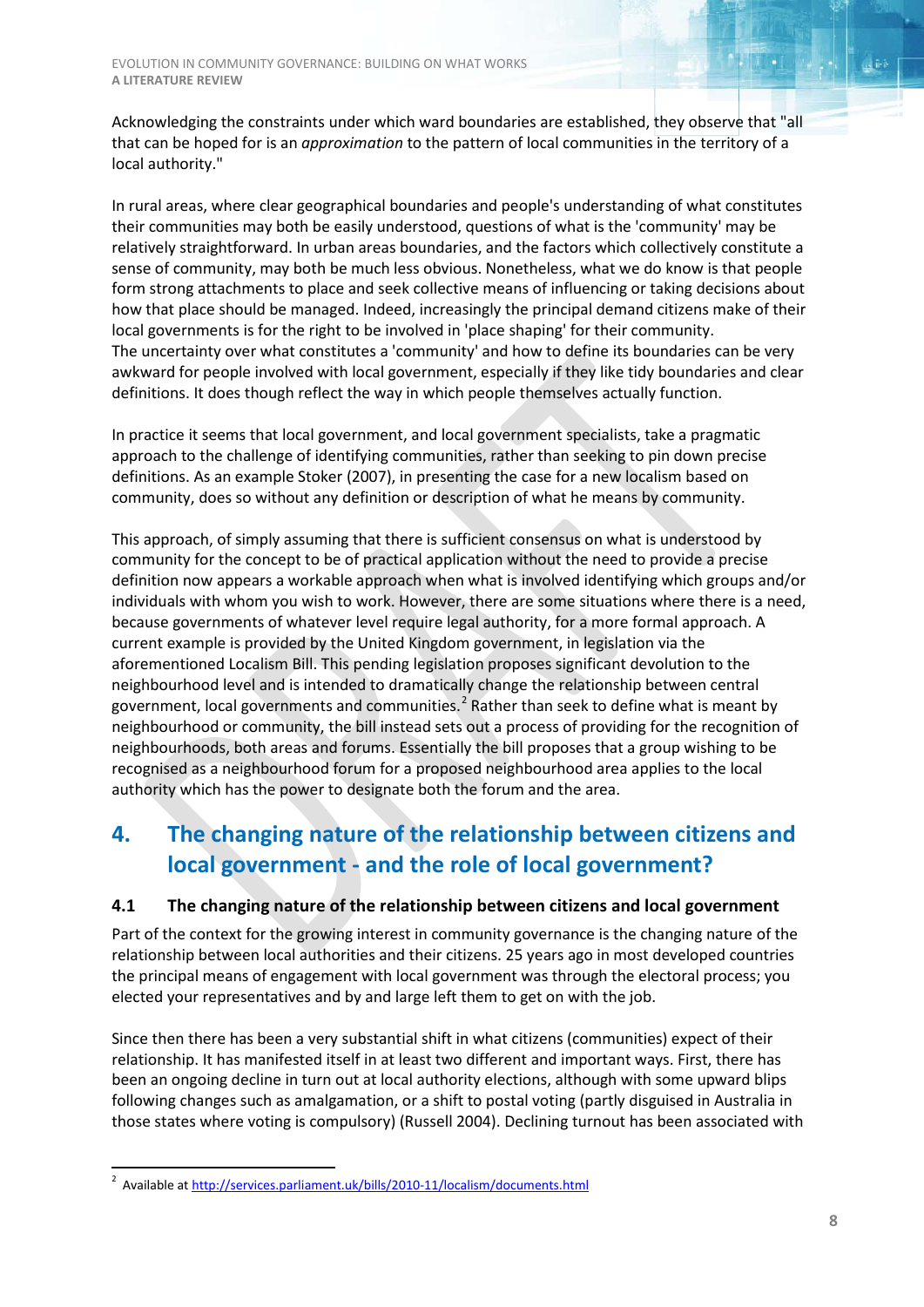factors such as increased representation ratios (the ratio of residents to elected members) and declining trust in local government (Purdam *et al* 2008, Sorabji 2006).

The conventional response to declining voter turnout has been to consider means of encouraging greater participation in elections. As an example Russell suggests: "The relationship between council size and representation ratio with voter turnout highlights the scope for focused interventions to improve voter turnout. Short of structural change, such interventions could involve targeted voter information/education programs in large municipalities or the selective introduction of compulsory voting in those municipalities" (Russell 2004).

Recent European research suggests that other factors may be at work. Specifically, citizens may be changing their preferences in terms of how they wish to engage with local government, with voting seen as less significant than it once used to be. Haus & Sweeting (2006) propose four different concepts of local democracy for political leadership; representative (the conventional electoral engagement), user (as a consumer of services), network and participatory (Haus & Sweeting 2006: 271-283).

Schaap *et al* (2009) adopt a similar approach in an overview of innovation in sub-national government in Europe. This study is of particular interest as they find that notwithstanding quite different political systems, similar trends are evident. They describe the public motivation in these terms:

...the public is realigning itself. People are bonding less with the local community and becoming more individualistic. They are demanding more and better services from the government. At the same time, they are more willing to participate, debate and act. The importance of traditional representative democracy is declining. These trends are creating tension between representative democracy and trust in an elected body on the one hand, and public input and participation on the other. All of this is taking place against a background of increasing social fragmentation (Schaap *et al* 2009).

They identify four different emerging strategies: strengthening the existing model of representation (electoral reform etc), broadening the concept of representation (greater dialogue while maintaining representation as the only source of legitimate authority), the citizen as customer - 'customer democracy' - and direct or participatory democracy (referenda, co-production, self-governance).

#### <span id="page-8-0"></span>**4.2 The changing role of local government**

These changing attitudes on the part of citizens have a counterpart in changing attitudes regarding the role and functioning of local government itself. Especially in the United Kingdom (noting that local government operates under different legislative frameworks in Scotland and in England and Wales), there has been an increased rhetoric of decentralisation and community involvement which (partly under central government fiscal pressure) is moving towards a stronger emphasis on citizen decision making. The previous Labour government became attracted to the idea of participatory budgeting, a practice which originated in Porto Alegre in Brazil. Ideally it involves the council delegating to the local community the power to take decisions over some or all of council expenditure within the community. In England the government established the Participatory Budgeting Unit under a contract with a church-based charity to provide advice to local government and communities on developing participatory budgeting (Participatory Budgeting Unit, undated). The work of the unit continues under the new government (see

[http://www.communities.gov.uk/communities/bigsociety/participatorybudgeting\)](http://www.communities.gov.uk/communities/bigsociety/participatorybudgeting).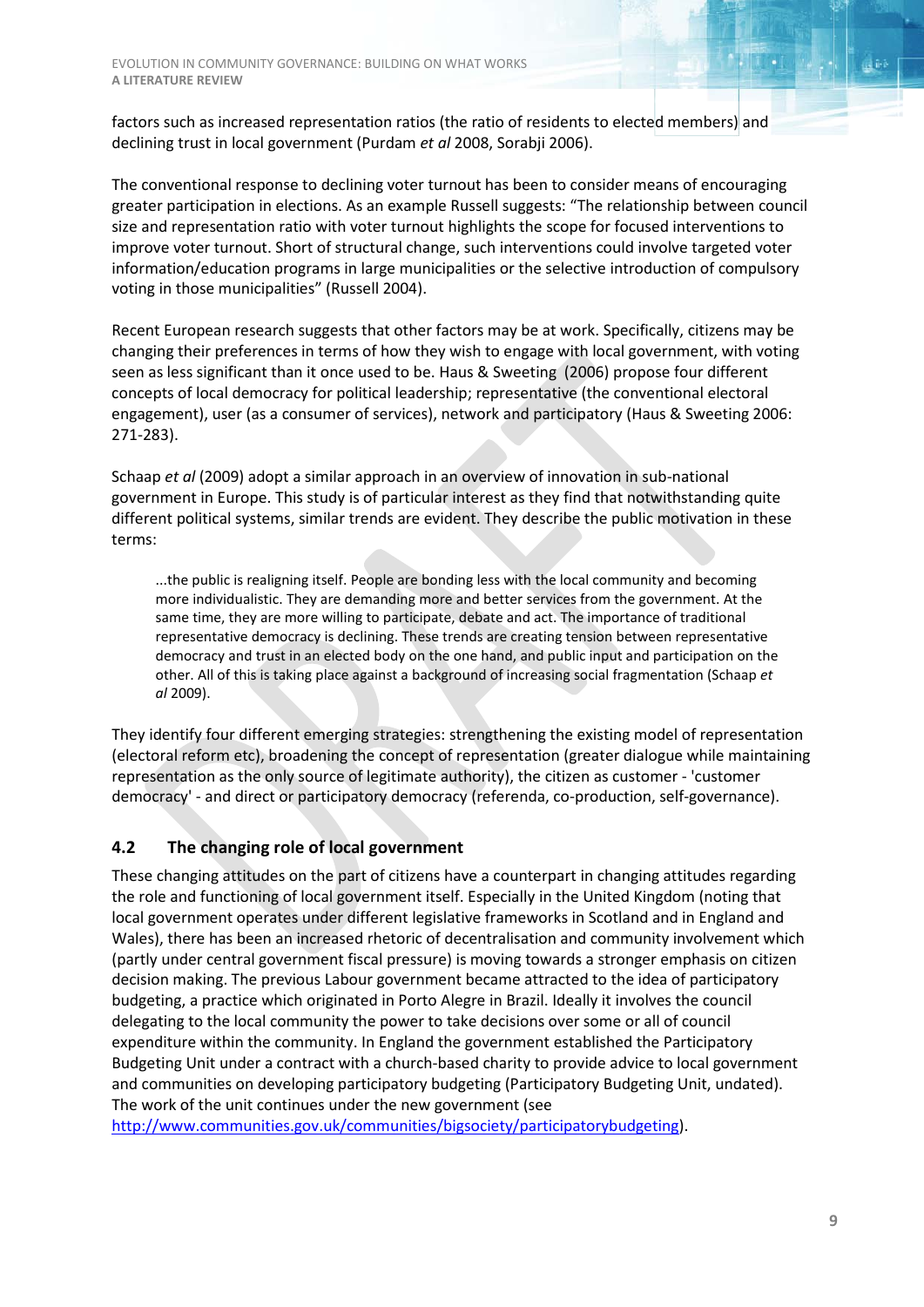That government had also started a process of devolution to local government and communities of decision-making in the delivery of social services through what became known as the Total Place initiative (se[e http://www.localleadership.gov.uk/totalplace\)](http://www.localleadership.gov.uk/totalplace). This was partly driven by fiscal concerns - a belief that greater collaboration at the local level would allow government to do more with less, exemplified by the London Councils initiative, Manifesto for Londoners (London Councils 2010) which argued cogently that greater devolution to London's Boroughs and through them to local communities would produce both significant fiscal savings and improved outcomes.

Evidence was also emerging from research that the conventional approach in major social services of centralised design, and delegated delivery was falling short in achieving desired outcomes because of a lack of connections at community level. In 2009 the Commission on Public Sector Reform in the North East released *Public Sector Paradox*, the final report of the Commission on Public Sector Reform in the North East. The paradox of the title is that public services in the north-east received more funding per capita than in England as a whole, performed better than public services elsewhere in England on the government's standard performance indicators, but delivered poorer outcomes. In the Commission's view based on its research a principal cause of the paradox was the lack of good connections at a local level:

… we think engaging citizens and communities will be crucial if the region is to change behaviours and improve outcomes. The basis of successful engagement is working from where people are and through reaching an understanding of and nurturing their aspirations. This could be particularly important with regard to those working with young people and in education.

The emphasis here, as in the paper by Bowles and Gintis cited above, is on the unique capability of communities. It is an important endorsement of the need to engage communities in decision-making over the delivery of important services at the local level. For Australian local government it is important to recognise that this is a function of the nature of the services rather than of the formal allocation of responsibility. In England, unlike Australia, local government has played an important role in the delivery of mainstream social services albeit within tight constraints. It would be a mistake to assume that somehow this means community engagement - community governance - is a necessary initiative in England but not in Australia. Both countries face the reality that effective social services design and delivery requires the ability to tap into unique local knowledge, networks and understandings for which community governance is an appropriate means.

The new United Kingdom government has moved on from Total Place (which it regards as a continuation of the 'big government' approach) to what it describes as its Big Society initiative committing to a greater community role in making decisions about public sector expenditure. The government's guide to the recently introduced Localism Bill includes

As well as having more control over individual funding streams, we believe that communities should be able to combine different sources of public money to create pooled budgets to tackle difficult cross-cutting issues within an area. These are known as 'place-based' or community budgets. Next year, this radical advance in local control over local spending will be pioneered by 16 areas across the country. We aim to make community budgets available everywhere by 2013 (Department of Communities and Local Government, 2010).

The Big Society initiative is also encouraging local authorities to consider outsourcing services to work or community owned enterprises. The Lambeth Borough Council, for its own reasons rather than to conform to government policy, has recently decided to reposition itself as "the cooperative Council " with the declared intent of passing as much of what it handles over to community control as possible - describing its objective as to do things **with** not **to** its communities. (Lambeth Borough Council Cooperative Council Citizens' Commission 2011).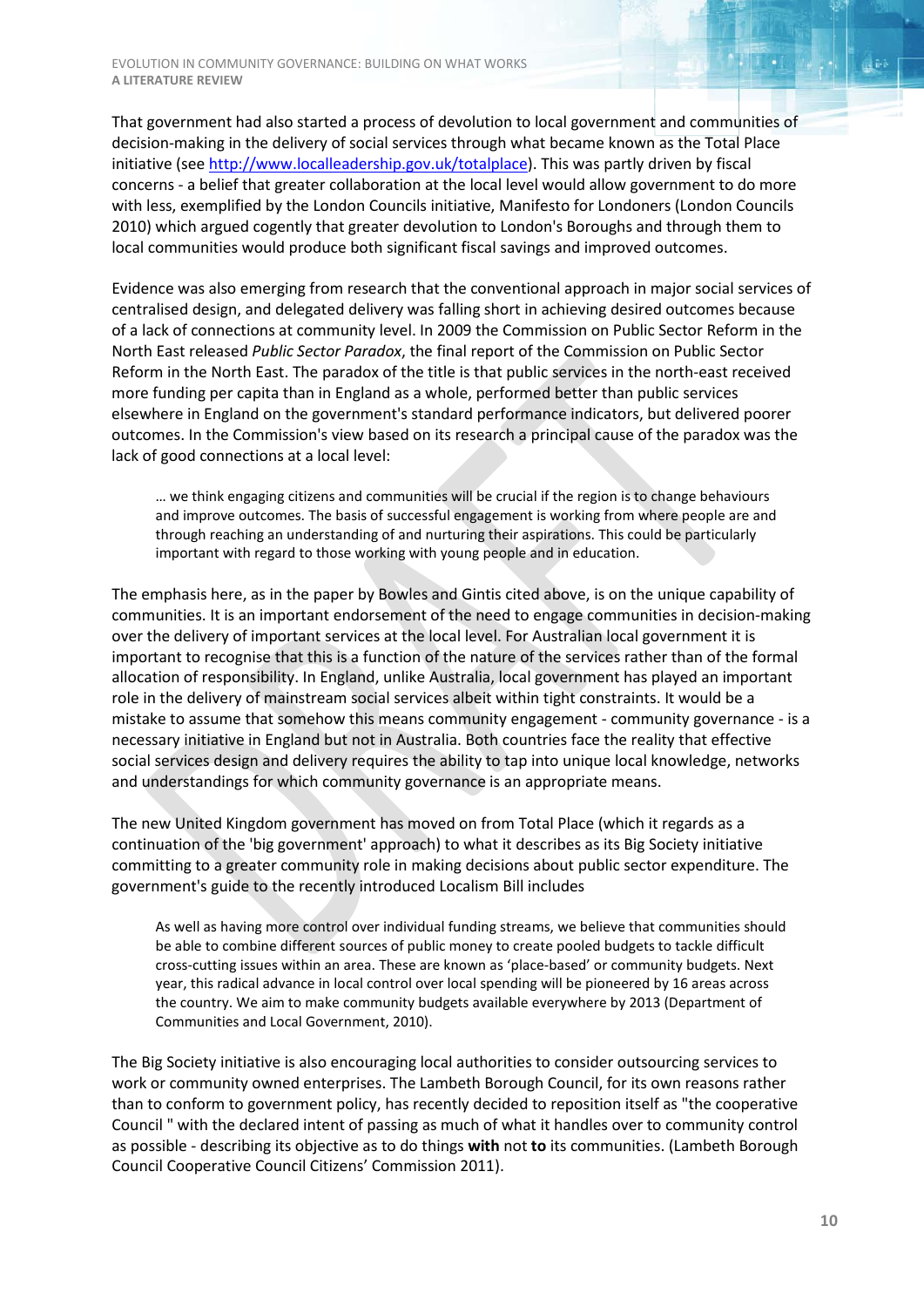The Jury is clearly still out, but current developments in England and Wales in particular suggest that the case for community governance as a critical component of public sector decision-making has gained considerable momentum.

## <span id="page-10-0"></span>**5. A Parallel Process: The Role of Community-Based Financial Institutions**

Community-based financial institutions play a relatively small part in Australia's financial sector. The Reserve Bank of Australia figures for assets of financial institutions at June 2011 show that registered banks, credit unions and building societies between them had total assets of \$ 2807 billion. Of this, \$2724.5 billion or 97.07% was held by registered banks, \$55.7 billion or 1.98% by credit unions and \$26.4 billion or 0.94% by building societies.

Building societies accounted for 10% of financial assets on the eve of banking deregulation but declined significantly in number and share of financial assets during the 1990s as significant incentives were provided for de-mutualisation and a number of building societies converted into stockholder owned registered banks (Thomson and Abbott 2000). Although the first credit unions internationally were established in the mid-19th century, Australia's first credit union was not formed until 1946.

Internationally credit unions have played a significant role in providing financial services especially to people who have had difficulty accessing the services of conventional banks (see History of Credit Unions: Wikipedia). They are especially strong in North America where credit unions in Canada, in 2010, held a 16% share of domestic deposits, and credit unions in the US 6.4% of combined commercial bank and credit union assets.

Credit unions base their appeal on their mutual status and their willingness to provide services to people who would not necessarily be attractive customers for the conventional banking sector.

The development of credit unions has been paralleled and in some instances outpaced by the development of cooperative banks. In Europe cooperative banks within the 27 member countries of the European Union have an average market share of 20% [\(http://www.eurocoopbanks.coop\)](http://www.eurocoopbanks.coop/). Ownership structures vary significantly but within a common commitment to cooperative principles. In the United Kingdom, the Cooperative Bank is wholly-owned by The Cooperative, the world's largest consumer cooperative with some 5 million members. In the Netherlands, Rabobank Nederland is owned by more than 500 local Rabobanks each an independent cooperative.

European cooperative banks have a strong commitment to working with their local communities, and reserving a proportion of their profits for community purposes. Co-operative banks furthermore support social organisations at the local, national and international level. Local member banks, their members and employees undertake their own initiatives at the local level. A proportion of the profits of the local member banks are reserved for this process in dialogue with the members.

Rabobank, for example, provides annual support to approximately 1,000 local non-profit organisations in the Netherlands. The local member banks annually contribute approximately ¤ 30 million directly and ¤ 40 million indirectly through non-cash contributions such as employees who carry out volunteer work during working hours (European Association of Cooperative Banks, 2007).

Giagnocavo, Gerez and Perez (2011) provide observations within the context of a project investigating strategies which cooperative banks could/do use to address community socio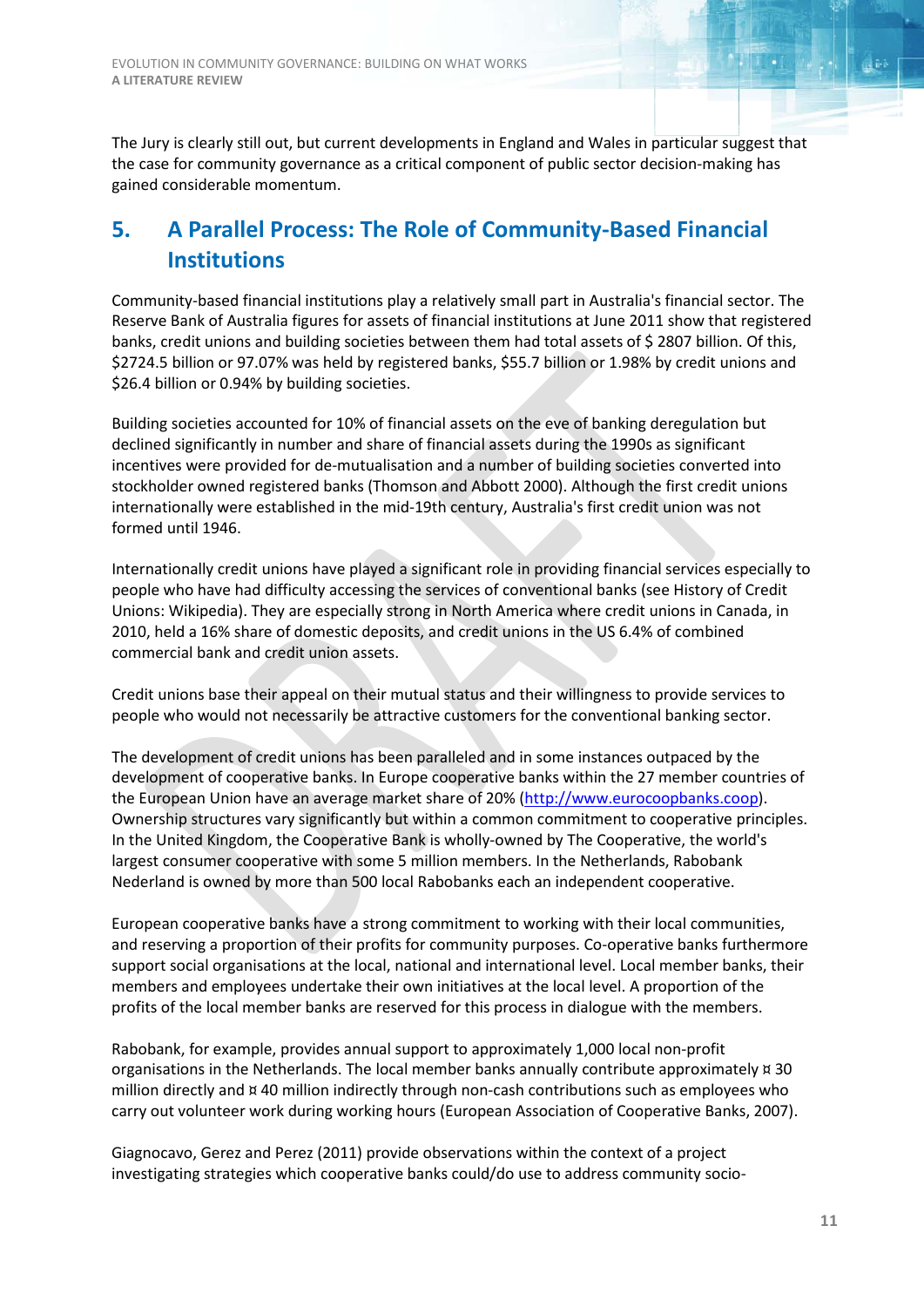economic challenges through the financing and promotion of cooperatives and social enterprises. In respect of the role of cooperative banks in local development they note:

Historically, cooperative banks often provided more than just credit - they were proactive in encouraging business and social development and often filled a civil society vacuum. They provided institutional support, financed necessary infrastructure and research and development, encouraged training and education and eased the transition into international markets and in some cases different political regimes.

<span id="page-11-0"></span>This background sets a context for the emergence of community banking in Australia.

## **6. How is the Term 'Governance' Currently Used by Australian Councils?**

#### <span id="page-11-1"></span>**6.1 Governance as corporate governance**

When the term governance is used within Australian local government it most commonly refers to accountability for organisational decision making and behaviour.

Governance is the process by which decisions are taken and implemented; the process by which organisations go about achieving their goals and producing their outputs and the process by which organisations are directed, controlled and held to account. It encompasses authority, accountability, stewardship, leadership, values and culture within the organisation.<sup>[3](#page-11-2)</sup>

This understanding is linked to the term corporate governance which is concerned with structures and processes of decision making, accountability, controls and behaviour within corporations. (OECD, 2004). Guides produced for Australian councils that advise on corporate governance include:

- Exiner, R. and Good Governance Advisory Group (2004) *The Good Governance Guide*, *The Principles of Good Governance with Local Government.* Prepared for the VLGA, MAV, LGPro and the State Government of Victoria.
- CPA Australia (2005) *Excellence in Governance in Local Government.* Publication supported by Local Government Managers Australia.
- The Local Government Association of Queensland (2008) *Councillor Handbook and Good Governance Guide.* LGAQ.
- Holmes, G., Buckhorn, M., Wilson, S. and Donovan, I. (2008) *The Guide to Good Governance and ecologically sustainable development for local councillors.* Produced by HCCREMS with support from the Australian Government.
- Crime and Misconduct Commission (2002) *On the Right Track. Plain English factsheets covering key governance and ethical issues.*

These guides focus on the collective responsibility of councils to put in place the necessary systems to ensure good governance and the individual responsibility of councillors to ensure they are implemented. They also provide guidance for individual councils in developing codes of conduct for councillors. Of these, the Victorian *Good Governance Guide* stands out in drawing on a broader understanding of governance, specifically referencing democratic principles and the way councils should engage with their communities.

<span id="page-11-2"></span> $\frac{1}{3}$  Definition in CPA Australia publication, *Excellence in Governance for Local Government,* supported by Local Government Managers Australia.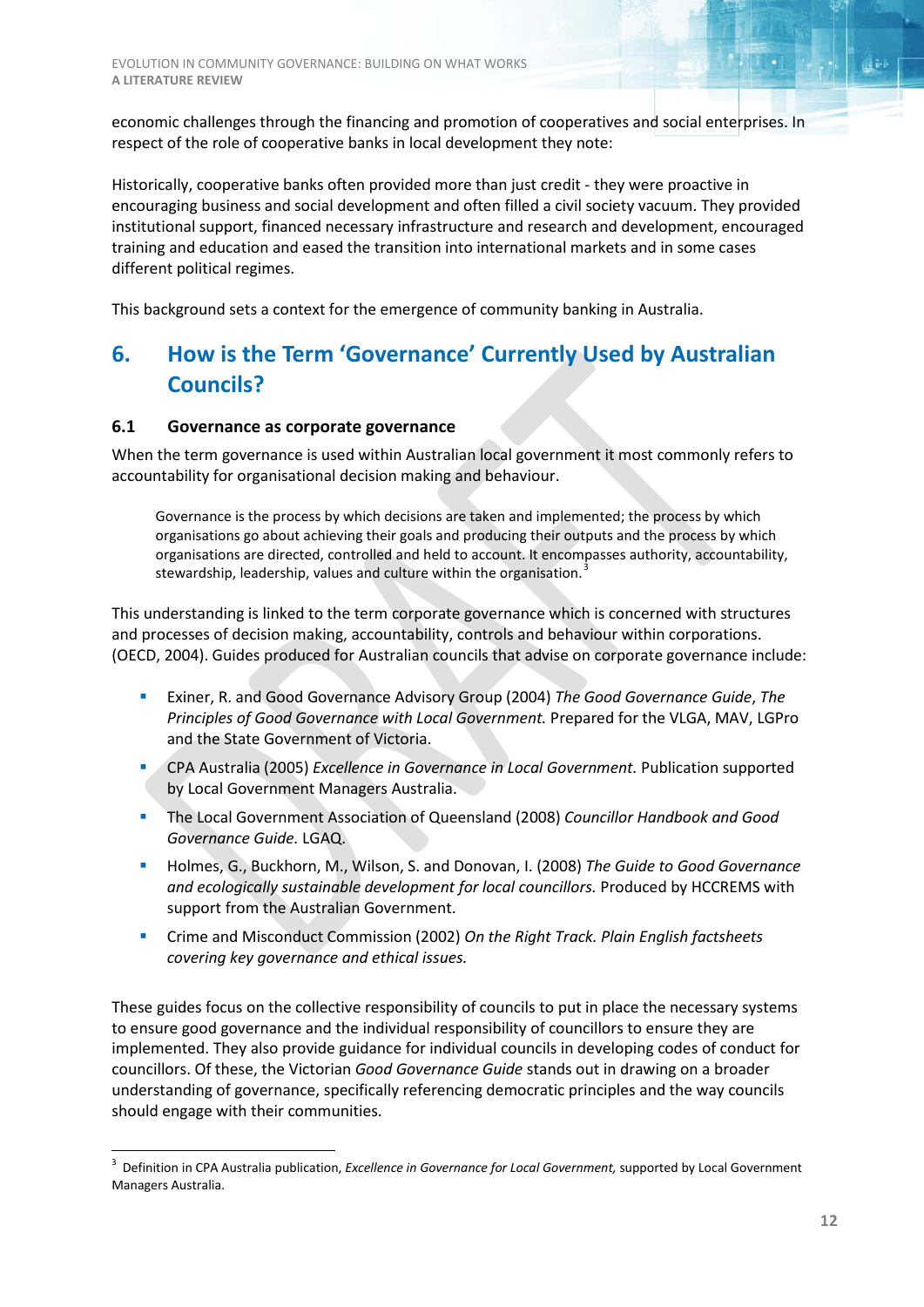#### <span id="page-12-0"></span>**6.2 Governance as democratic governance**

Building on the decision making elements of the definition of governance outlined above, the term democratic governance is used to refer to deepening democratic engagement through the participation of citizens in the processes of governance with the state. The Victorian *Good Governance Guide* acknowledges the link between governance and democracy:

Relevant legislation is important in recognising and understanding the legal framework within which local government operates. However it is only one part of the guiding principles and issues that support good governance. Good governance must also have an ethical base. Democracy depends on generating and maintaining a strong foundation of trust between the community and those who govern. The need for transparency in governing processes underlies this trust, as does the honesty and integrity of the elected representatives and the administration (Exiter, R and the Good Governance Advisory Group, 2004: p 40).

The Victorian council, Surf Coast Shire, exemplifies this broader understanding of governance in their governance manual: "The Surf Shire Council is committed to promoting the wellbeing of the Shire's residents and views good governance as the key to democracy at work. Good governance...also includes the way that local governments engage with their communities' (Surf Coast Shire, 2009: 3).

Public discourse about democratic governance and its importance was heightened in Victoria following the period of local government amalgamations in the 1990's and legislative requirements for compulsive competitive tendering of council services. Brian Galligan (University of Melbourne) explores democratic governance in the context of these reforms which were undertaken for efficiency purposes:

Even if we understand local government as enabler rather than provider of services, the distinction between local government as a system for ensuring efficient service provision and local government as a system of democratic governance remains a crucial one. That is because local government as enabler still has to determine the range and standards of services that its community requires (Galligan,1998:204).

The 'Just Communities' action research conducted with councils across Australia between 2006 and  $2008<sup>4</sup>$  $2008<sup>4</sup>$  $2008<sup>4</sup>$  examined the practice of democratic governance by councils (Just Communities, 2010). The research report concluded that local government needs to find the right blend of community engagement, governance and decision-making processes, and management frameworks, to strengthen local democracy and advance community wellbeing. This project sought to define those interdependencies in what became the 'GEM' relationship model (Op Cit: 23):

**G** – Democratic governance: Where leadership and decision-making by elected Councillors is based on a sound appreciation of community issues and needs and a commitment to effective community engagement in the political process.

**E** – Civic engagement: Where councils employ effective techniques to enable active citizens to influence the formulation and implementation of public policies that affect their daily lives.

**M** – Organisation management: Where public value management policies and practices are embedded in the workplace culture, acknowledge citizen participation rights and ensure that the outcomes of community engagement inform decision-making.

<span id="page-12-1"></span> $\frac{1}{4}$ <sup>4</sup> A joint initiative of the Local Government Community Development and Services Association of Australia and the Centre for Local Government, University of Technology, Sydney.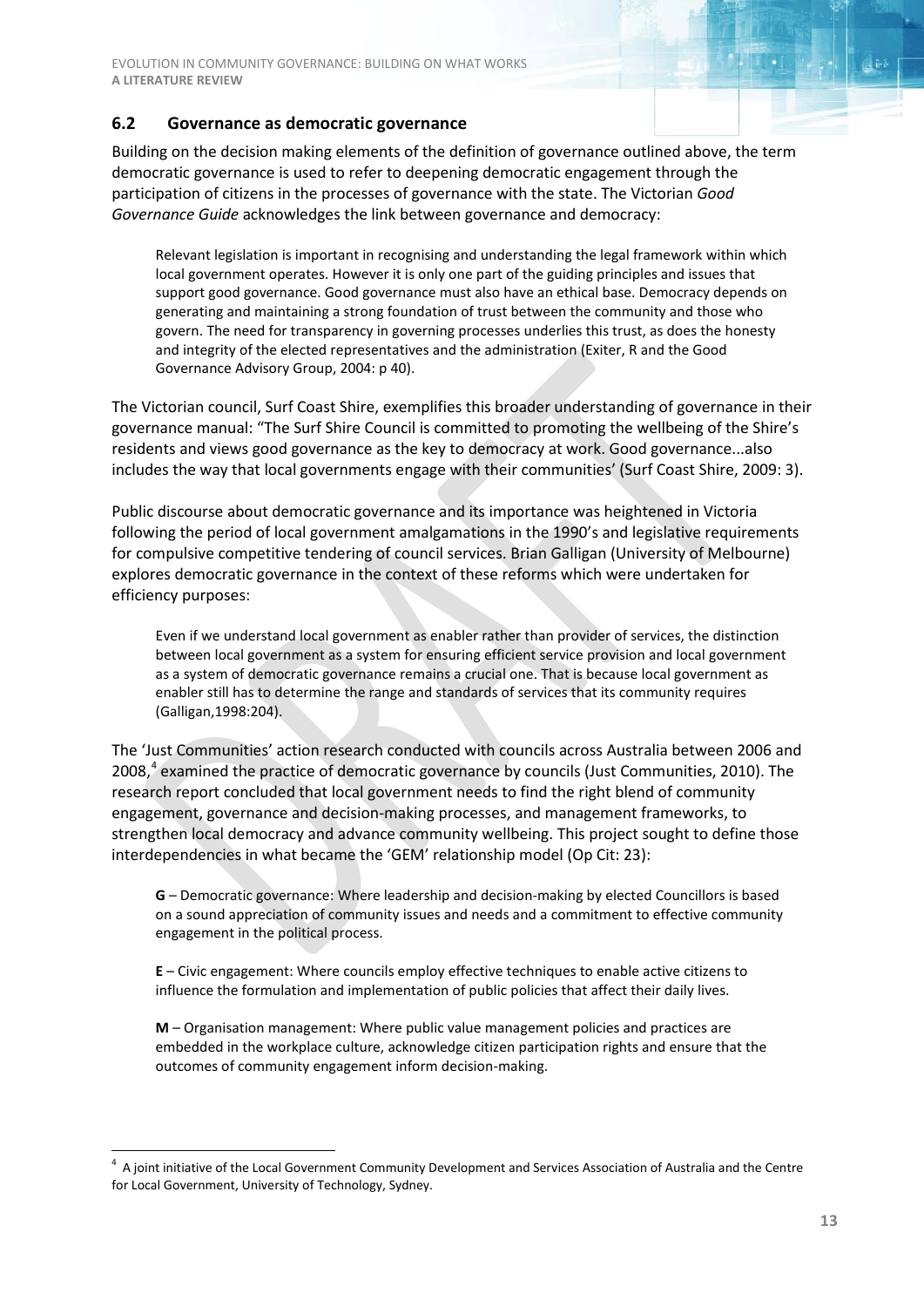EVOLUTION IN COMMUNITY GOVERNANCE: BUILDING ON WHAT WORKS **A LITERATURE REVIEW**

#### *Figure 1. The GEM model*



#### <span id="page-13-0"></span>**6.3 Governance as community governance**

Closely linked to the notion of democratic governance with its focus on external relationships, is the concept of community governance. Community governance, which is explored in detail in Section 6 below, concerns genuine collaboration between public, private and non-profit sectors to achieve desired outcomes for a jurisdiction, be it a neighbourhood or a whole local government area. For governments it represents a change of focus from the delivery of specified services to developing creative solutions to meeting community needs. While democratic governance concerns the processes of the individual local government authority, community governance concerns the collective processes of a wide range of players.

Changes to local government legislation in Australia and New Zealand over the last decade have included specific references to the role of local government in promoting the social, economic, environmental and cultural well being of communities and involving the community in determining the needs and priorities for their areas (Appendix 2). These changes reflect a broader notion of governance - good corporate governance and democratic governance, as well as principles of community governance.

Examples include the requirement in Victoria, for the preparation of community plans,<sup>[5](#page-13-1)</sup> and reforms of the NSW Local Government  $Act^6$  $Act^6$  which require councils to engage the community in the preparation of the Community Strategic Plan, and to lead other organisations that have a role in delivering on aspects of the Plan.

Kevin O'Toole (Deakin University) in exploring community governance in Victorian local government tested the extent to which councils were using new governance ideas. The context was the policy decision by the Bracks Labor government, following the defeat of the Kennett Liberal government in 1999, to redefine good governance and to embrace engagement by the community in the governing process. He reviewed council annual reports to determine how they were reporting on governance and the extent to which they referred to external governance. He found that over half the respondents had some section which referred explicitly to the term governance, but the term community governance was rarely used if at all. However 18% of the councils reported on community participation through different council forums and committees. This may be seen as a form of community governance (O,Toole, 2003; O'Toole, 2005).

Apart from the Victorian research, no research of this kind appears to have been conducted in other Australian states or territories. In light of the legislative changes referenced above, and the growing

<sup>-&</sup>lt;br>5 <sup>5</sup> Local Government (Democratic Reform) Act 2003. Victoria.

<span id="page-13-2"></span><span id="page-13-1"></span> $6$  (Planning and Reporting) Act 2009. No 67. New South Wales.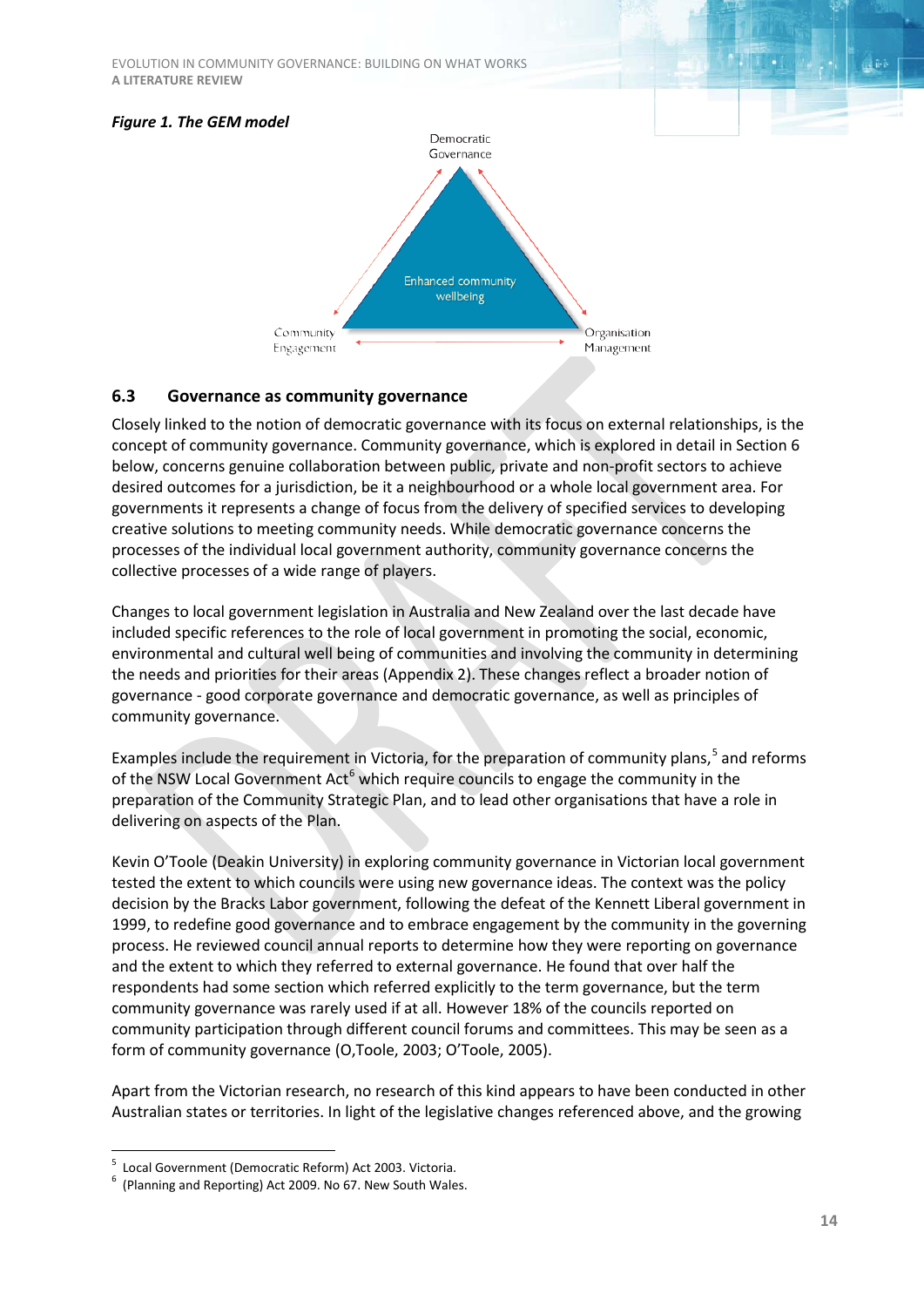interest in community governance, it would be interesting to understand better how the principles of community governance are put into practice in a range of contexts and whether the term is gaining some traction.

Initiatives that could be further explored include the alliances that have been set up to deal with cross-cutting issues such as the management of river catchments or the economic challenges facing a locality and the extent to which they exhibit the features of a community governance approach. These features which include partnerships and networks, effective community engagement, strategic leadership by the council and a sense of place as a unifying and motivating concept for all stakeholders who are involved.

## <span id="page-14-0"></span>**7. What are the key theories and ideas underpinning the term community governance?**

#### <span id="page-14-1"></span>**7.1 Introduction**

The terms local governance and community governance are used interchangeably in the literature. In this paper the term community governance is used unless citing a particular reference to local governance.

Early community governance advocates put the view that the focus needed to shift from governing organisations to governing communities (Stewart and Clarke, 1996). The emphasis in this approach was on the well being of local communities rather than the traditional practice of focusing on a prescribed number of public services. This section builds on the idea of community governance as networked governance which can apply at all levels of government, and addresses the literature that focuses on the local/community level.

Much of the literature relating to community governance has come out of the United Kingdom and more recently New Zealand. In the UK this was closely linked to the process of local government reform that took place under New Labour. While it is generally accepted that the reforms were aimed at encouraging efficiency and customer oriented service delivery, Gerry Stoker (University of Southampton, UK), put the view that the reforms also encouraged a re-think of and redefinition of local government's role and led to a broader vision of community governance (2007). This will be further explored below.

The following key concepts associated with community governance are examined briefly in turn:

- New localism and the concept of subsidiarity
- **Place shaping and governance of place**
- **Strategic leadership**
- **Community engagement and empowerment**
- Metropolitan governance

#### <span id="page-14-2"></span>**7.2 New Localism and the concept of subsidiarity**

New localism as a concept draws on theories of devolution and was intended to influence the approach of the UK national government towards local communities and local government:

New localism can be characterised as a strategy aimed at devolving powers and resources away from central control and towards front-line managers, local democratic structures and local consumers and communities, within an agreed framework of national minimum standards and policy priorities (Stoker, 2005:2).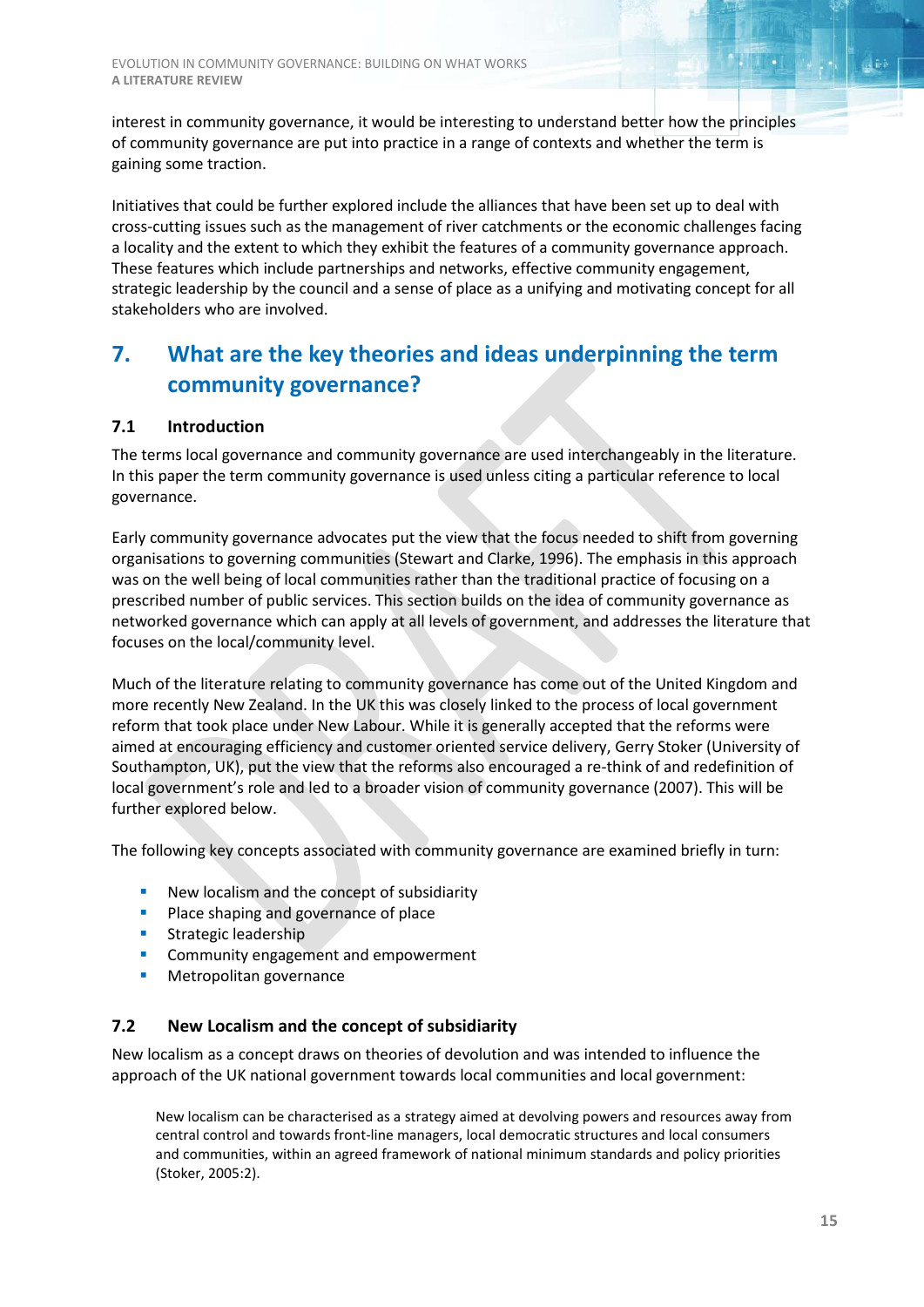In putting a case for a new localist policy, Stoker says that it is a realistic response to the complexity of modern governance. It meets the need for a more engaging form of democracy appropriate to the 21<sup>st</sup> century, and it enables dimensions of 'trust, empathy, and social capital' to be fostered and as such encourages civic renewal. He argues that networked community governance can better provide the solutions to complex service and policy issues. He also argues for active intervention in promoting civic renewal which he explains in this way:

People have rights to: respect of themselves, a quality of life, decent public services and the opportunity to influence their environment, and about responsibilities to respect others, make a contribution to supporting their environment and their fellow citizens and engaging in and accepting as legitimate the outcomes of the democratic process (Stoker, 2005:7).

Further he states that civic renewal is not to be confused with community engagement or empowerment, for it demands participation with a purpose which is to engage people in making their communities better places for themselves and those around them. The focus on the local is underpinned by the principle of subsidiarity. Brian Gilligan (University of Melbourne) provides this definition:

Subsidiarity means that wherever possible government functions should be performed by the sphere of government closest to the people. Subsidiarity provides an antidote to the Australian tendency towards state action and the centralisation of political power (Galligan, 1998: 209).

The principles of localism and subsidiarity are being revived in Australia in the context of a renewed commitment to regional development. Simon Crean (2010), the Minister for Regional Australia, Regional Development and Local Government in his speech to the National Press Club in October specifically referenced localism, and referred frequently to local empowerment and community engagement.

#### <span id="page-15-0"></span>**7.3 Place shaping and governance of place**

Linked to new localism theory are ideas of place shaping and place making which are introduced in Section 4 in the review of the changing role of local government. One of the most recent prominent authors on this subject is Sir Michael Lyons (2007) who sets out a comprehensive place shaping vision for local government in his inquiry into Local Government funding in the UK. The report needs to be read in its entirety but this summary of the components of place shaping as applied to councils in the UK provide an indication of the way the term is used:

*Throughout my work, I have promoted a wider, strategic role for local government, which I have termed 'place-shaping' – the creative use of powers and influences to promote the general well-being of a community and its citizens. It includes the following components:*

- *building and shaping local identity*
- *representing the community*
- *regulating harmful and disruptive behaviours*
- *maintaining the cohesiveness of the community and supporting debate within it*
- *ensuring smaller voices are heard*
- *helping to resolve disagreements*
- *working to make the local economy more successful while being sensitive to*
- *pressures on the environment*
- *understanding local needs and preferences and making sure that the right services*
- *are provided to local people and*
- *working with other bodies to response to complex challenges such as natural disasters and other emergencies.*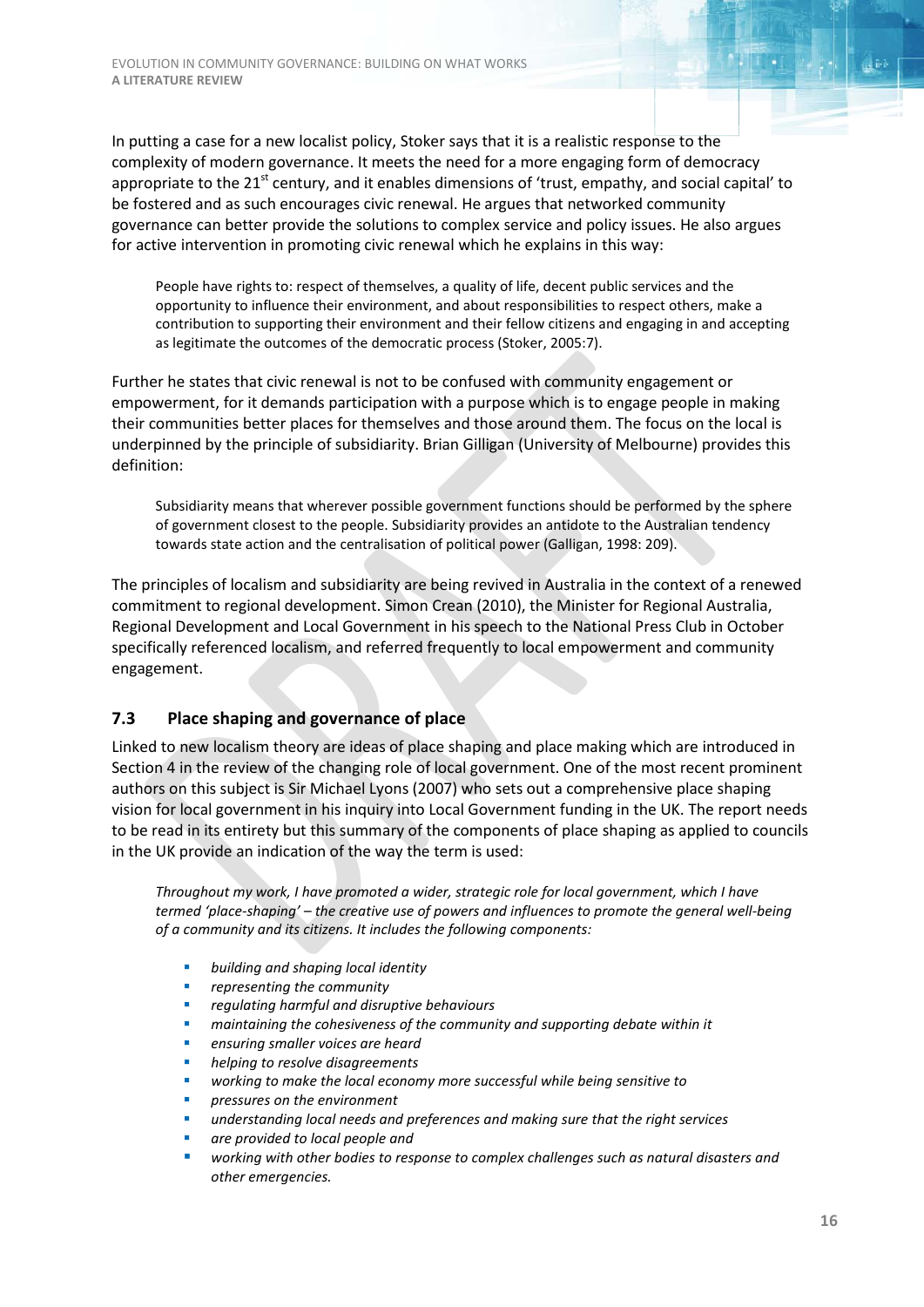Brian Dollery, Bligh Grant and Sue O'Keefe (2009) from the University of New England, reviewed the Lyons Report and its applicability in the Australian local government setting. They establish the differences between British and Australian local government and argue that the place-shaping agenda was advocated for councils that have much greater responsibilities in the realm of social welfare than is present in Australian local government. However despite the narrower range of functions they perform, it is argued that Australian councils have already extended the range of their activities far beyond the traditional 'roads, rates and rubbish' paradigm and are already involved in placed shaping.

Place making as a concept is not new in Australia. Integrated Local Area Planning, promoted strongly in Australian local government in the early 1990s (Sansom, 1993), was based around the idea of whole of government planning on a precinct or 'place' basis. John Mant, a former senior public servant and government consultant, explores the role of place management in Australian government:

Instead of government consisting essentially of functional departments, each one consisting of a different group of professionals pursuing specialist inputs and outputs, an outcomes focused government is structured around the three core aspects of governance - effectiveness (outcomes), efficiency (services) and transparency (standards). The three parts have different ways of operating and different types of performance measure. Place management along with systems management are the essential responsibilities of the outcomes organisation (Mant, 2008).

Mant acknowledges the limitations of place management in traditional structures. He references councils that have undergone fundamental restructure with a view to making place management a central responsibility, putting place managers at the core of the organisation, rather than the periphery.

The Institute of Place Management lists the focus of people involved in place management:

- **Town Centre Management**
- **City Centre Management**
- **Location Management (such as Shopping Centres, Airports etc)**
- **Neighbourhood and Community Renewal**
- **Community engagement and renewal**
- **Regeneration**
- **Urban Design**
- **Tourism & Leisure**
- **Place Marketing and Branding**
- **Planning**
- **Local Economic Development**<sup>[7](#page-16-0)</sup>

By defining place management in terms of particular activities, and in narrow professional terms, the value of place shaping as an integrating concept across all council functions and community relationships may not be realised. Patsy Healey (2002) in writing about place, identity and governance critiques the thinking behind the master planned area approach of a UK city council and their reliance on urban planning rhetoric, and says that transformative strategies need to penetrate both discourses and practices. Healey concludes:

... city governments should be encouraged to the slow, hard, conflict-ridden, time-consuming and time-taking micro-level work of re-constructing the relations between citizens and city governance,

<span id="page-16-0"></span> $\frac{1}{7}$  [www.placemanagement.org](http://www.placemanagement.org/)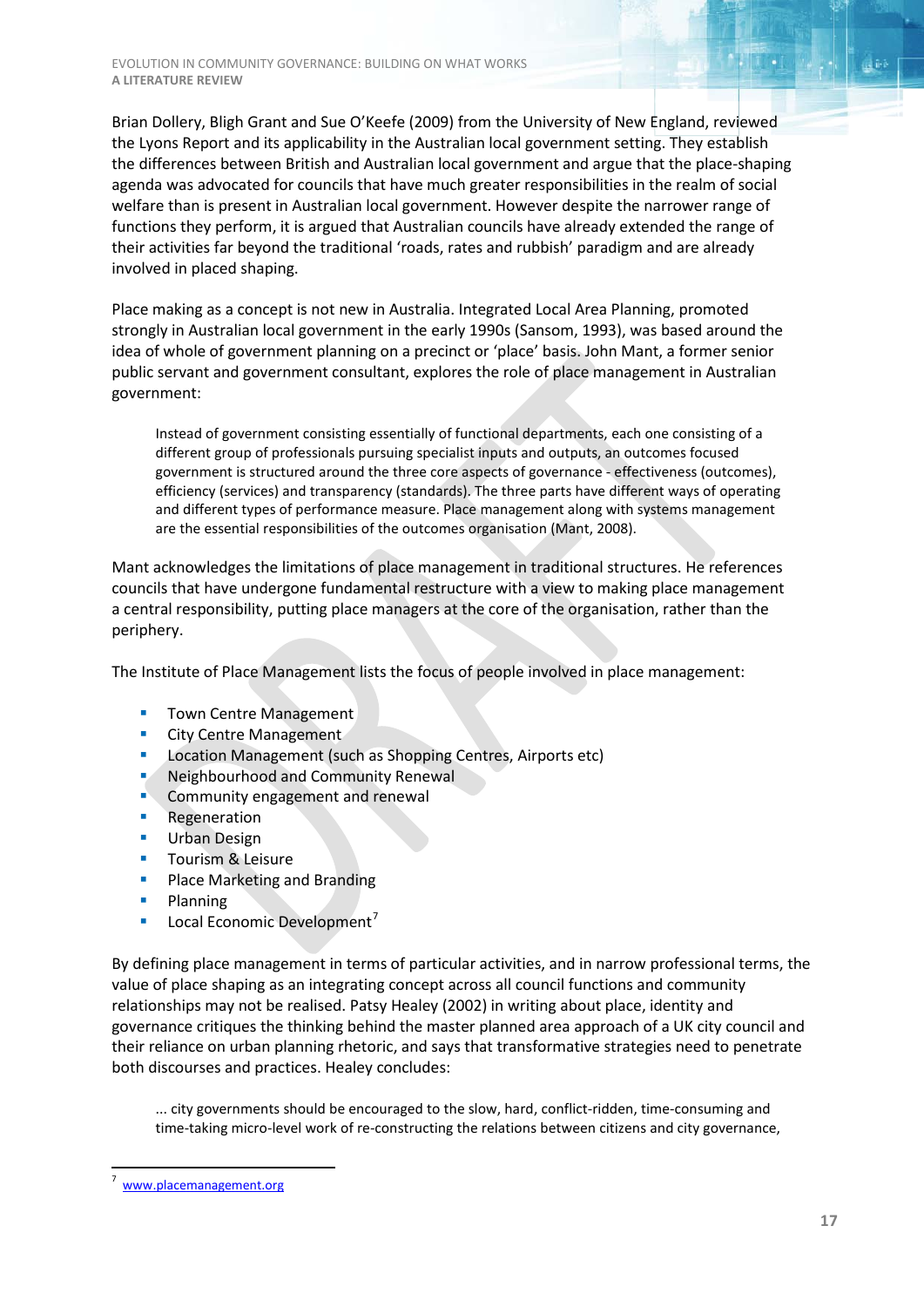in ways which can help build on and develop positive identities with place and enrich the diverse social worlds of citizens (Healey, 2002:197).

#### <span id="page-17-0"></span>**7.4 Community engagement**

Democratic governance and community governance by definition are concerned with relationships with citizens of the area being governed, and with other government, private and non-profit stakeholders. The discourse in government has moved beyond community consultation to that of community engagement (I&DeA, 2010).

Tim Reddel (2004) from Griffith University, Queensland, points to the importance of involving a wider range of community actors in public decision making - both from the perspective of strengthening democracy and protecting public interest. In writing about local governance and citizen engagement Reddel says that the interest by Australian governments in social capital, community-building, citizen engagement and joined up government, reflects international policy interest in more engaged and community focused public policy (Smyth, Reddel and Jones, 2005).

Mike Geddes (2005) from the Local Government Centre, University of Warwick, examines partnership aspects of local governance as a response to poverty and social exclusion, and discusses the policy shift to the use of the term 'social inclusion'. He outlines the range of policy initiatives related to social inclusion in the UK, and references similar initiatives in the European Union.

A related focus in the literature is the review of new approaches to, and new methods of community engagement, including deliberative democracy techniques (Involve, 2005). While the brief for this literature review does not include community engagement methodologies, one type of engagement which illustrates and supports a community governance approach is briefly described below. Valerie Brown (2001) of the University of Western Sydney developed an approach to the distinctive knowledge bases that are typically involved in natural resource management decisions, which have since been applied more generally to decision making at the local level:

- Local knowledge (local lived experience, place-based knowledge)
- Specialised knowledge (expert knowledge and interpretations, scientific disciplines)
- Strategic knowledge (functioning of governance systems, planning, administration and management)
- **Holistic knowledge (shared purposes and ways of synthesising, working across cultures and** other knowledge systems).

She argues that active collaboration between people from the four knowledge cultures is vital to achieving successful engagement in regional decision-making. This goes far beyond the consultation needed for immediate purposes, to the need for a pattern of long-term alliances among people from the different cultures and their organisations (Brown *et al.* 2001).

While the scope of this paper does not include a review of consultation processes by Australian local government, one example is included here to highlight community interest in governance matters. Pittwater Council in NSW conducted a customer satisfaction survey in 2010 involving 400 local residents of varying ages. The General Manager provided the following view of the results:

What has surprised the council about the survey results is the fact that residents appear to be less concerned about what I would call the 'traditional' activities of local government – and much more interested in what could loosely be termed participatory democracy. The survey findings go on to say that out of ten drivers of satisfaction – what residents really want – the top two were access to Council information and support and community involvement in decision-making. Managing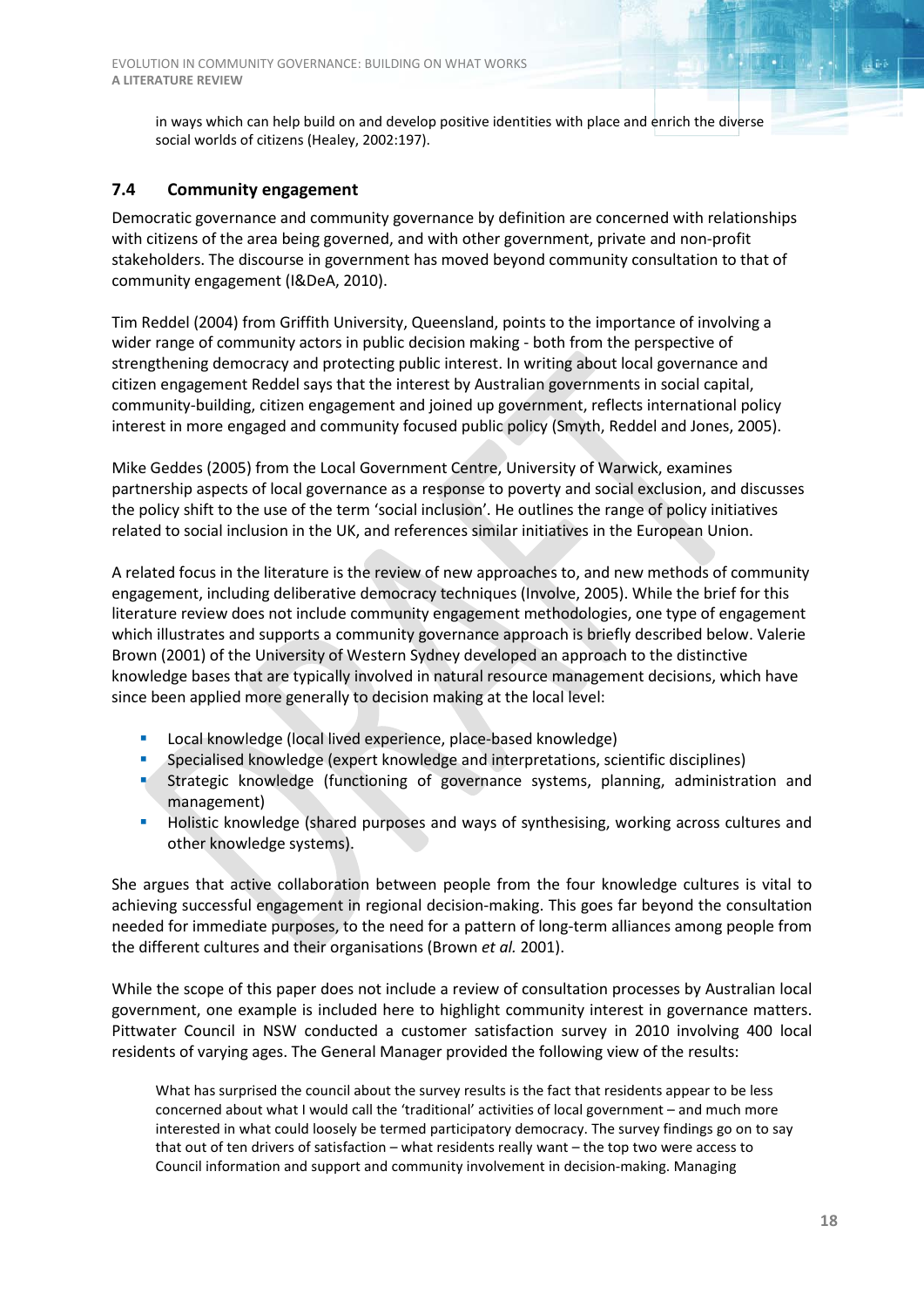development came third, domestic waste fourth and perhaps most surprising of all, maintaining local roads came seventh.<sup>[8](#page-18-2)</sup>

The Pittwater Council experience suggests that if questions about governance are included in consultation processes, existing assumptions about what communities want may well be challenged. New thinking may emerge about the nature of the relationship between the council and its community.

Chris Aulich (2009) at the University of Canberra, in examining participatory governance in Australian local government, argues that while there are changes to legislation to facilitate engagement with communities, and policies are being developed by individual councils, there are few examples where effective engagement has been established and accepted as a citizen's right. This conclusion needs to be further explored. It would also be valuable to examine the extent to which local governments are building long term alliances based on a shared governance approach.

#### <span id="page-18-0"></span>**7.5 Civic leadership**

Strong civic leadership is an essential component of community governance for it requires mobilising external stakeholders and communities not just mobilising internal organisational capacity. Robin Hambleton (2008:253) argues that the challenge for local government is to redefine local leadership and replace hierarchical approaches with a collaborative approach towards common goals. He presents the notion of civic leadership as a number of overlapping roles:

- political mayors, politicians
- **nanagerial civil servants**
- **EXECOMMUNITY COMMUNITY IS A LOCAL EXECUTE:** community leadership other parties in civic society including businesses.

Hambleton states that civic leadership requires councils to provide the focal point for the development of a 'collective vision' that reflects local priorities and brings together the relevant agencies. Mark Considine (2006) further argues that leadership by councils requires them to be an advocate for their areas and other public agencies providing services to ensure they meet the needs of its citizens. As many challenging public policy issues have long term implications, including the management of natural resources, leadership requires the capacity to take into account the interests of future citizens (Smyth et al, 2005).

Leadership in this context has implications for the roles of the mayor and councillors and the role of the council general manager. The decision to directly elect the mayor, as in the Cities of Sydney, Brisbane and Melbourne, and elsewhere, was designed to overcome fragmented governance arrangements and ensure the necessary powers to deal with complex metropolitan issues.

ACELG has recognised that further research is needed into the roles of elected representatives in the Australian context and how these roles might be clarified and strengthened to ensure more effective community leadership.<sup>[9](#page-18-3)</sup>

#### <span id="page-18-1"></span>**7.6 Metropolitan governance**

Metropolitan governance theory draws on the concepts referenced above and applies them in an urban context. It is recognised that urban regions are emerging as key players in the world economy

 $\frac{1}{8}$ <sup>8</sup> Excerpt from the blog of the Council General Manager, accessed a[t www.pittwater.nsw.gov.au/blogspot](http://www.pittwater.nsw.gov.au/blogspot)

<span id="page-18-3"></span><span id="page-18-2"></span><sup>&</sup>lt;sup>9</sup> Scoping Study 'Roles and Relationships between Local Government Mayors and Officials' currently being prepared for ACELG.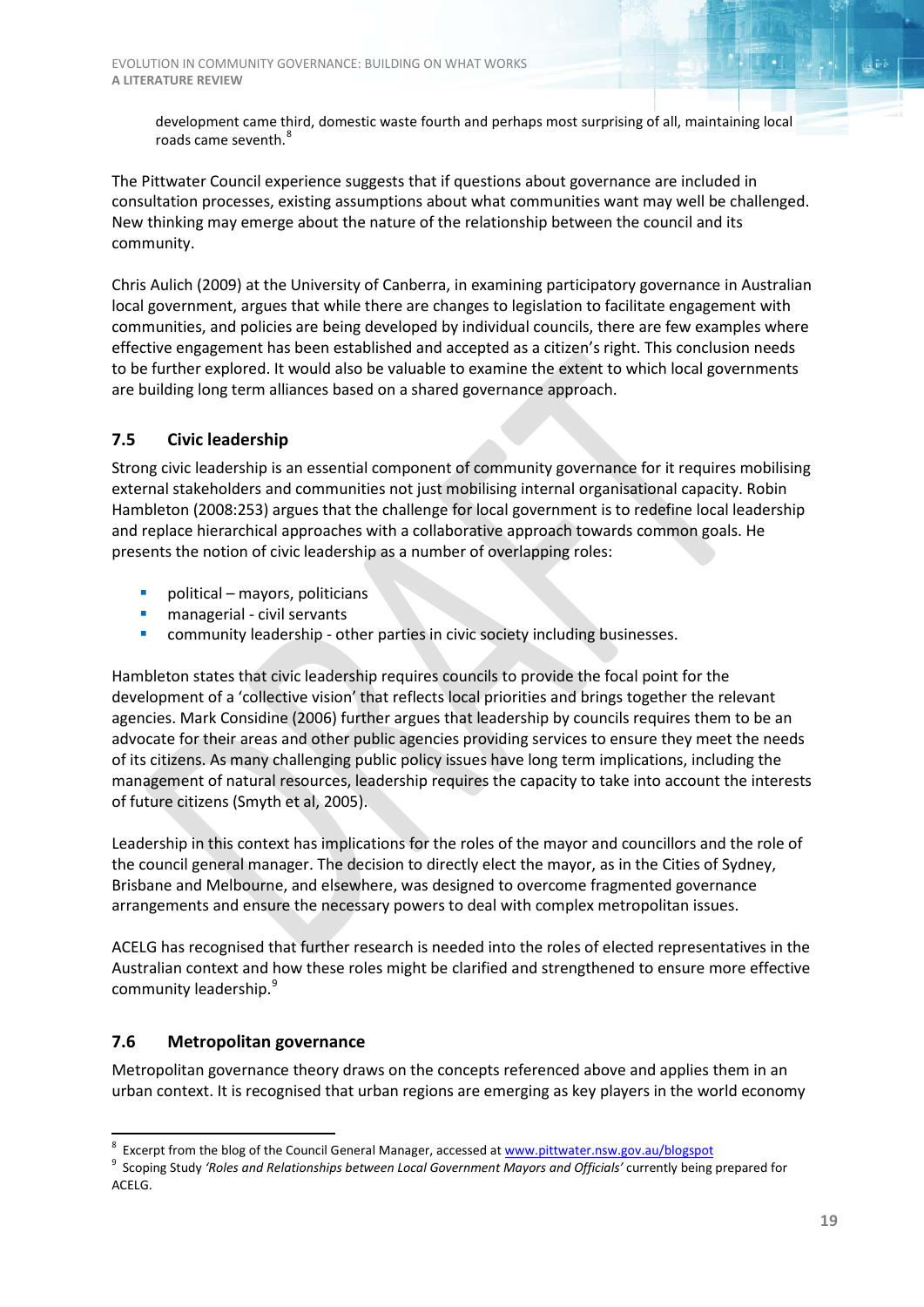and policy makers need to pursue policies for competiveness as well as social cohesion/liveability. The OECD (2001) has prepared guidance for member countries on better governance to help achieve these policy objectives, the institutional reforms that are needed and principles and policy guidelines to achieve success.

Ronald Oakerson (Houghton College, US), a former senior governance analyst in the US, examined how local communities are governed. He argues that discourse about governance reforms in metropolitan areas needed to focus less on structural issues, for example, consolidation of local governments, and more on how local public economies function, and how the public, private and non-profit sectors work to create wealth (Oakerson, 1999). Oakerson argues that as there is no 'one right way' to organise a local public economy, the focus needs to be on governance:

The American system of local government rests on Republican principles of local self-governance. These principles serve the essential democratic values: the consent of the governed, strong representation, local liberty, community and active citizenship....The study of metropolitan organisation demands a framework that can address the variety of provision, production, and governance problems that occur in the metropolitan context (Oakerson, 1999: 130).

Metropolitan governance is of particular relevance in Australia as over 75% of the population live in cities of more than 100,000 people. Graham Sansom, in writing on local government and metropolitan regions in federal systems (Steytler, 2009), explores the governance of Australian metropolitan regions and concludes that it is dominated by the states, with local government playing essentially a supporting role. The exception to this has been Brisbane where the City Council is a key provider of metropolitan infrastructure and services, including water and sewerage and public transport. In addition, planning has been carried out as a cooperative venture by state agencies and local government (Sansom, 2009:17).

## <span id="page-19-0"></span>**8. Influences on the emergence of community governance**

A range of perspectives are put forward as to the influences behind the changes in notions of governance and the emergence of community governance as a term. Several explanations canvassed in the literature are summarised below.

#### <span id="page-19-1"></span>**8.1 Globalisation, marketisation and the information revolution**

Elaine Kamarck and Joseph Nye (2002), in examining information technology and democratic governance in the US, first discuss broad international trends. They present a case for the diffusion of governance activities, with some migrating to a transnational level, others to local units, while others may migrate to the private sector. These possibilities are presented in the matrix in Figure 2 below.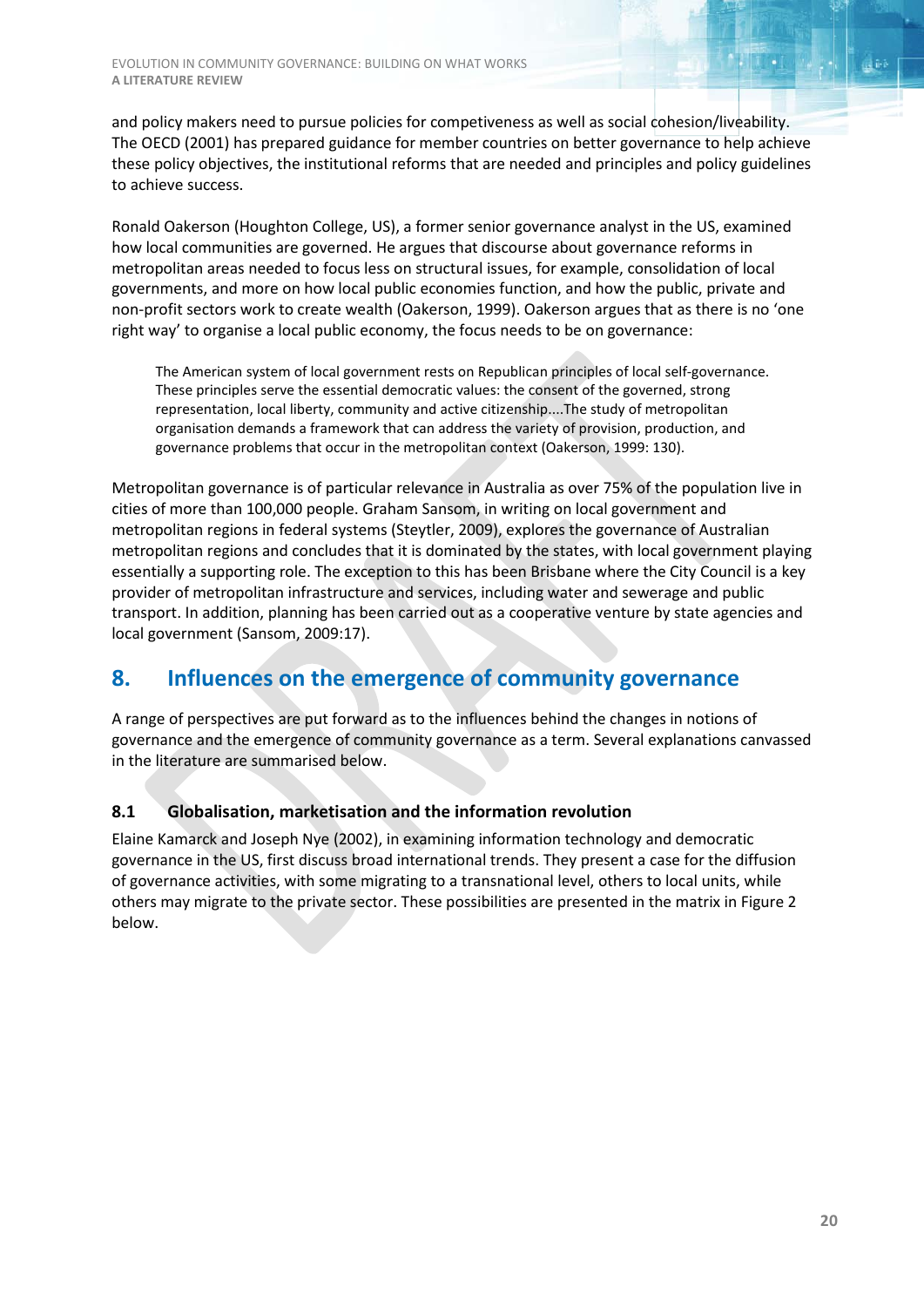|                   | Private sector  |              | <b>Public sector</b>          | Third sector  |                      |  |  |  |
|-------------------|-----------------|--------------|-------------------------------|---------------|----------------------|--|--|--|
| Supranational     | Transnational   |              | Intergovernmental             |               | Non-governmental     |  |  |  |
| level             | corporations    |              | organisations                 |               | organisations        |  |  |  |
|                   |                 | ↖            | ◠                             | Z.            |                      |  |  |  |
| National level    | <b>National</b> | $\leftarrow$ | Twentieth-century             | $\rightarrow$ | National non-profits |  |  |  |
|                   | corporations    |              | model                         |               |                      |  |  |  |
|                   |                 | V            |                               | ↘             |                      |  |  |  |
| Subnational level | Local business  |              | State and local<br>government | Local groups  |                      |  |  |  |
|                   |                 |              |                               |               |                      |  |  |  |



Kamarck and Nye point to evidence of this diffusion in the US, for example in the growth of state and local employment, privatisation transferring functions out of the public sector in a large number of countries and non-profit organisations playing an increasing role. They then discuss three independent but interrelated trends – globalisation, marketisation and the information revolution, and their implications for governance. They have all accelerated the diffusion of power away from governments to private actors. In examining the political effects of the information revolution:

Power over information is much more widely shared....Rather than reinforcing centralisation and bureaucracy, new information technologies have tended to foster network organisations, new types of community, and demands for different roles by government (Kamarck and Nye, 2002: 9).

#### *Reforms of local government*

A number of authors writing about the local government context pick up the theme of privatisation and attribute changes in ideas about governance to intense period of reforms in local government. The privatisation of government functions and the establishment of single-purpose organisations, created increasing fragmentation and made a 'whole of government' approach to addressing local issues very difficult.

Robin Hambleton (2004) and Geoff Gallop (2006), among others, explain the increased emphasis on community governance as a response to diminished citizenship created by the new public management approach and the growth of managerialism. The move to reinvigorate notions of civil society, citizenship and democracy were linked to concerns that existing models of government were inadequate (Gaventa, 2006; Denhart, 2007). It is also reflected in the influence of leading political scientists such as Robert Putnam (1993) who wrote about social capital and importance of a 'civic community' if a democracy is to work.

Robin Hambleton (2004:8) illustrates three currents of change which have characterised public reform strategies in the last two decades in Figure 3 below. In this representation New Public Management can be seen to be associated with two of the strands – the market and managerialist reform strategies, while movements to strengthen democracy can be associated with the third (and more recent) strand.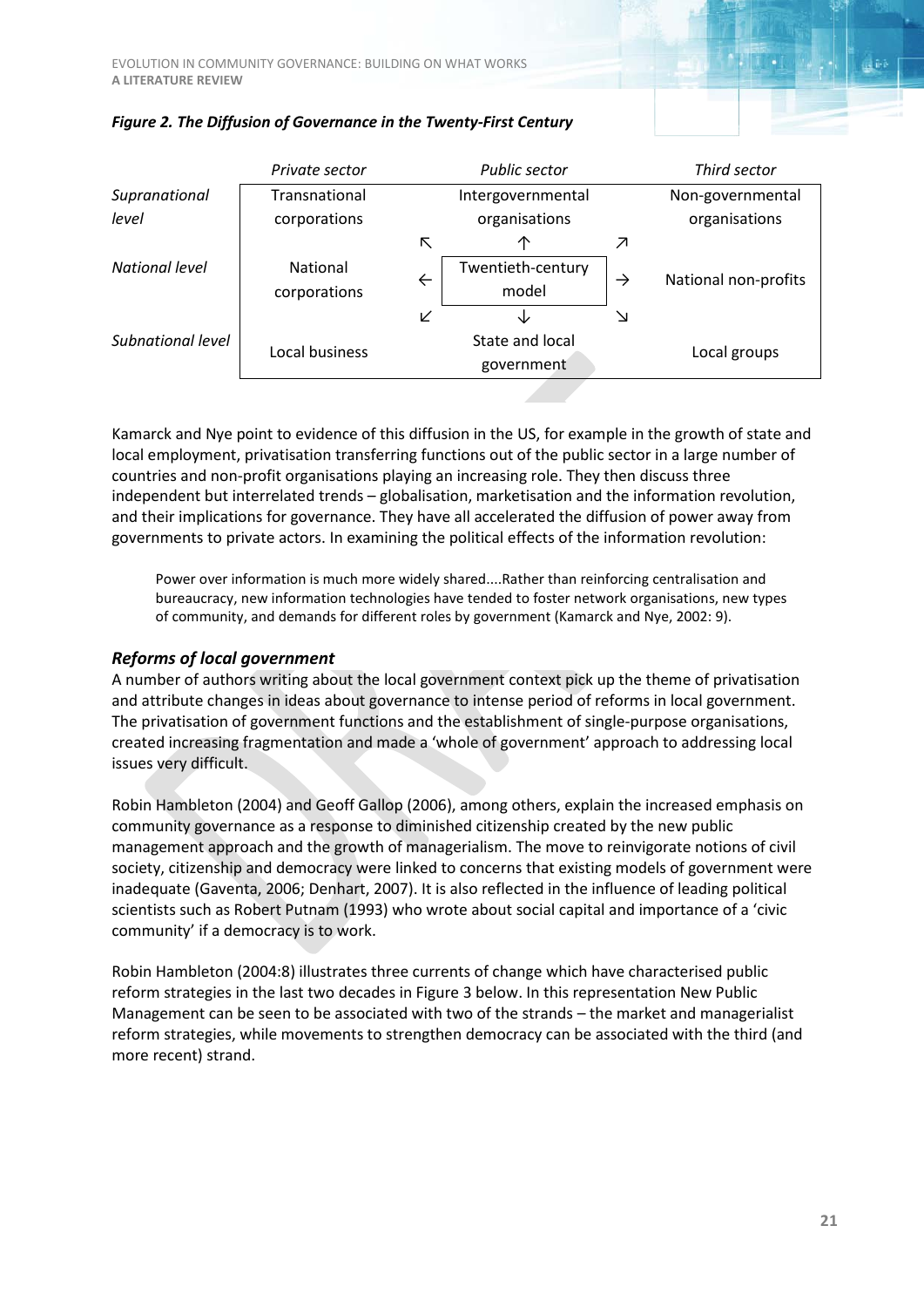EVOLUTION IN COMMUNITY GOVERNANCE: BUILDING ON WHAT WORKS **A LITERATURE REVIEW**

#### *Figure 3. Currents of change*



Building on the link between market reform strategies and community governance, Mike Geddes (2005:20) cites authors who argue that the philosophic basis of the shift to governance is closely associated with neo-liberalism which is a market-driven approach to social and economic policy, and with conservative political theory. This challenges conservative governments that claim to be promoting community empowerment while cutting government services.

A recent example from the UK is the promotion of the Big Society policy agenda. In May 2010 Britain's Conservative government launched their Big Society Programme aimed at empowering local people and communities, and building a big society that will "take power away from politicians and give it to people". The program, with its emphasis on volunteering and philanthropy is viewed by many as a cost cutting exercise, and by the opposition as a re-branding of the previous Labour Government programs.However as the discussion in Section 4 of the Big Society programme indicates, there are substantive arguments in support of the intended reforms.

#### *Alternate approach to new managerialism reforms*

Other local government authors have focused on the limitations of new managerialism. Kevin Sproats (2000) from the Centre for Local Government, University of Technology, Sydney, discusses the notion of community governance in the context of local government reform in Australia. He argues that the focus of local government reform had been largely on the roles and functions of government, with a focus on more efficient management and service delivery.

Sproats illustrates the components of local government reform and their countervailing aspects in Figure 4 below. He presents community governance as the countervailing aspect to corporate governance.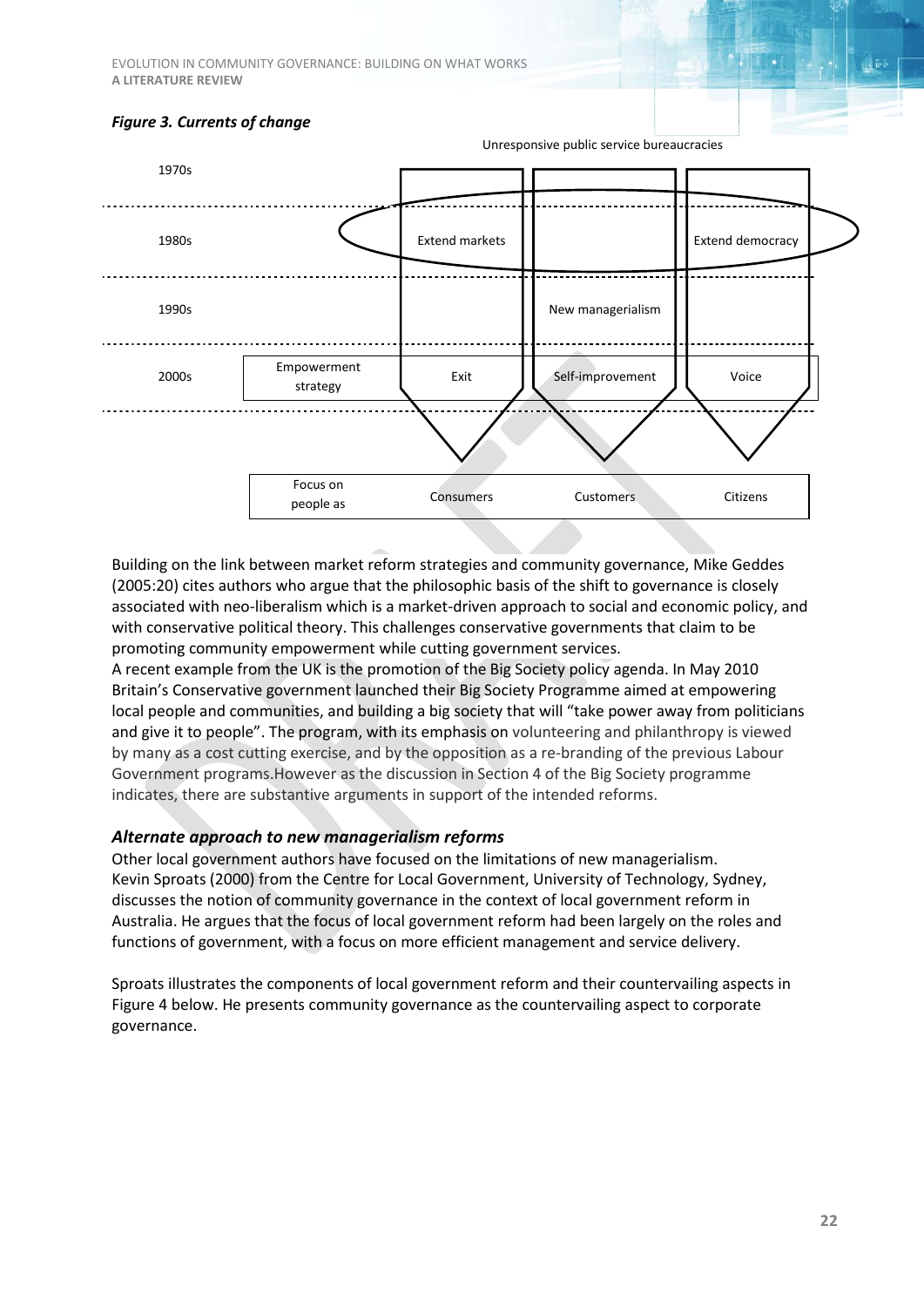| <b>Figure 4. Components of Local Government Reform</b> |  |                |  |            |  |           |  |             |               |                     |  |
|--------------------------------------------------------|--|----------------|--|------------|--|-----------|--|-------------|---------------|---------------------|--|
|                                                        |  |                |  |            |  |           |  |             |               |                     |  |
| Corporate                                              |  | Customers/     |  | Management |  | Public    |  | Financial & |               |                     |  |
| Governance                                             |  | Clients        |  |            |  | Opinion   |  | Physical    |               |                     |  |
|                                                        |  |                |  |            |  |           |  | Capital     |               |                     |  |
|                                                        |  |                |  |            |  |           |  |             |               | <b>Better Local</b> |  |
| ⇕                                                      |  | $\updownarrow$ |  | ⇕          |  | ⇕         |  | ⇕           | $\rightarrow$ | Governance          |  |
|                                                        |  |                |  |            |  |           |  |             |               |                     |  |
|                                                        |  |                |  |            |  |           |  | Human &     |               |                     |  |
| Community                                              |  |                |  |            |  | Public    |  | Social      |               |                     |  |
| Governance                                             |  | Citizens       |  | Leadership |  | Judgement |  | Capital     |               |                     |  |
|                                                        |  |                |  |            |  |           |  |             |               |                     |  |

Source: Sproats, K. (2000) *Local Management or Local Governance*

There is also a pragmatic approach taken by some authors in accounting for the growing emphasis on networked governance, which recognises that there are a range of problems that are beyond the scope of governments acting by themselves (APSC, 2007). One widely recognised example is the challenge of climate change and global warming, with responses required from multiple agencies, public as well as private.

#### <span id="page-22-0"></span>**8.2 Challenges in applying community governance approaches**

By definition community governance is concerned with networks, and so a key theoretical attribute is collaborative relationships and partnerships between organisations. The literature reviewing partnership approaches is extensive, in particular arising out of the UK. A brief summary of the challenges identified in the literature is provided below.

Helen Sullivan and Chris Skelcher (2002) address many aspects of collaboration in public services and identify some of the key challenges. They discuss the general barriers to building collaborative partnerships which are rooted in the practices and cultures of organisations, and suggest five levels at which collaborative capacity is necessary: strategic capacity, governance capacity, operational capacity, practice capacity and community and citizen capacity (Sullivan and Skelcher, 2002: 112). In addressing the question of the accountability of partnerships, they raise the confusion that can arise about the accountability of partnership bodies that are appointed and not elected, and located at arm's length from the processes of representative democracy. Questions of accountability and legitimacy can also apply to community leaders involved in collaborative arrangements and consultative bodies.

Mark Considine and Sylvain Gigeure (2008) argue that government must be convinced that the partnership exercise, deemed so important by the local community, is also in their interest. Partnership managers and community representatives must therefore have the skills and capacities to engage with government representatives in a fruitful way and jointly identify mutual benefit.

A review by Michael Geddes (2008) of the UK's New Labour programs including the *Local Strategic Partnerships* and *New Deal for Communities* programs, concluded that government finds it difficult to operate within an authentic partnership framework as the old vertical accountability rules apply, and that governments must be willing to be led as well as to lead. Peter McKinlay builds on this notion in summarising the unresolved problems in establishing effective collaborative responses at the local level: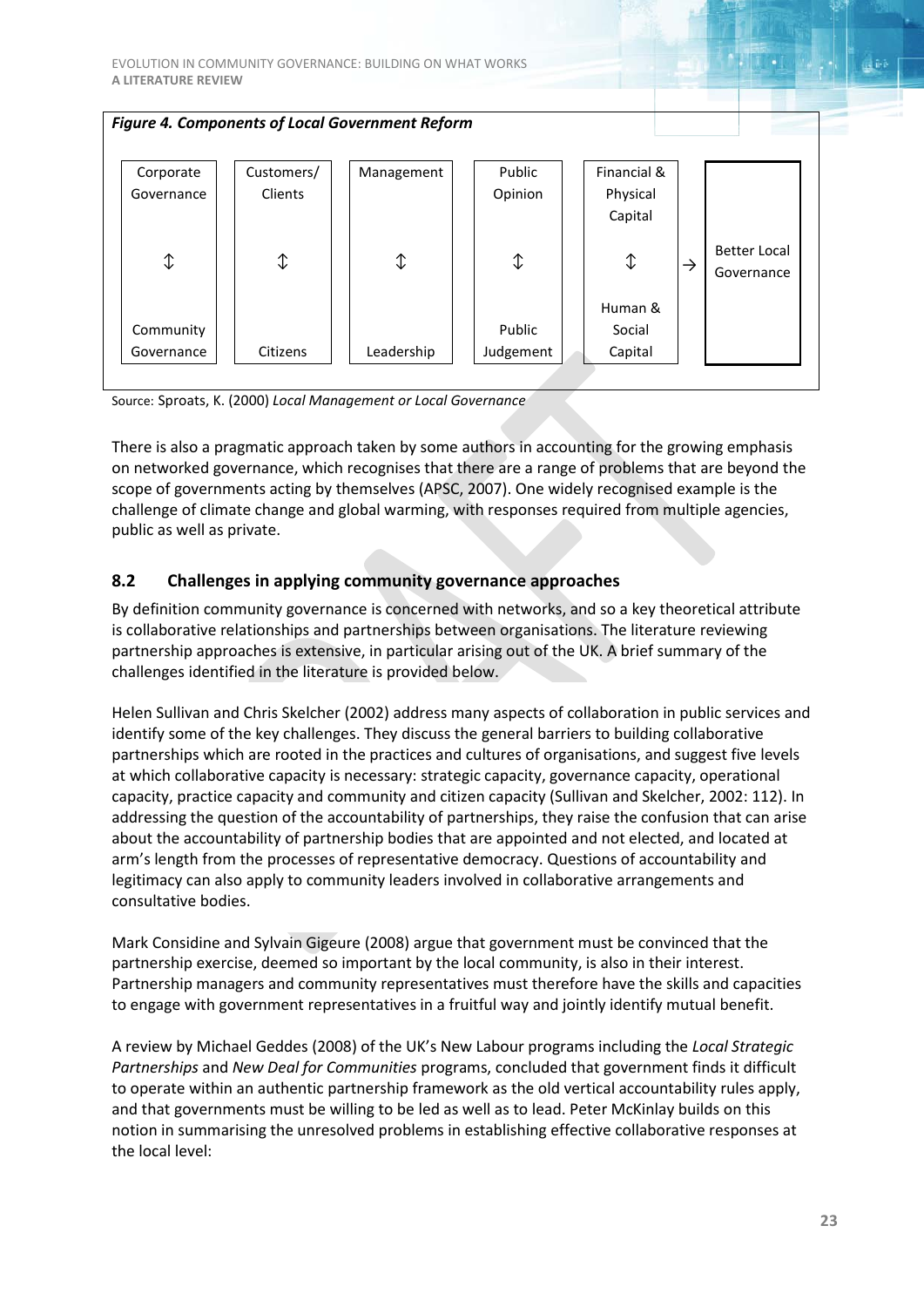- Quite an extensive distrust, at a community level, of both local and central governments
- A reluctance on the part of higher tiers of government to "let go" and genuinely pass authority to a lower or community level
- A resource imbalance. Typically higher tiers of government are unwilling to fund lower tiers or communities to the extent required for effective governance and delivery at the local level (McKinlay 2010 [b]: 2)

McKinlay says that a consequence of these problems is that initiatives have come largely from government rather than the community but that this is not inherent in current understandings of local or neighbourhood governance.

Tim Reddel in reviewing networks and partnerships in the Australian context argues that in order for the ideas of community governance to be translated into a sustainable framework, new mechanisms and instruments are required. Two specific areas referenced by Reddel (2005:197) are institutional and implementation arrangements based on networks and partnerships; and the sources of authority and accountability necessary for participatory local governance. Chris Skelcher (2008) explores accountability within a localist approach and points to the potential for localism to encourage parochialism and self interest by residents. He argues that local economic development policies and decisions, for example, may not always reflect the public interest and may rather be dominated by special interests.

Gerry Stoker (2005:8) raises the importance of support, training and resources from government if these new governance rules are to be achieved in practice. John Wiseman (2005) in reviewing the Victorian Government's *Growing Victoria Together* policy framework summarises the key public administration capacities and skills which require significant development:

- **Effectively communicating evidence and ideas to diverse audiences**
- **Respecting and engaging diverse stakeholders**
- **WORKING ACTORS BOUNDARIES AND NETWORKS**
- **Building alliances and partnerships.**

Lester Salamon (2002) from John Hopkins University, is one of a number of authors who addresses this challenge of equipping government for the new governance arrangements and examines a range of different tools available to government.

#### <span id="page-23-0"></span>**8.3 Evaluation of community governance, a European case study**

An important question to answer in reviewing this new governance approach is how effective it is from the perspective of those who should ultimately benefit, the citizens. This paper briefly covers one example of an evaluation of local governance in four European countries.

Elke Loffler, Chief Executive of Governance International along with Tony Bovarid (Bristol Business School, UK) and Salvador Parrado Diez (University of Distance Learning, Spain) present an international project undertaken by Governance International in Germany, Spain, Switzerland and the UK to evaluate the quality of local governance (Loffler et al, 2004).

Drawing on earlier research, the authors suggest that it is possible to disaggregate the quality of public governance into two components: the quality of life of citizens (and other stakeholders) and the level of conformity with governance principles. The importance of distinguishing between quality of life outcomes and quality of services is noted, in light of the tendency of governments to focus on quality of services and level of service activity.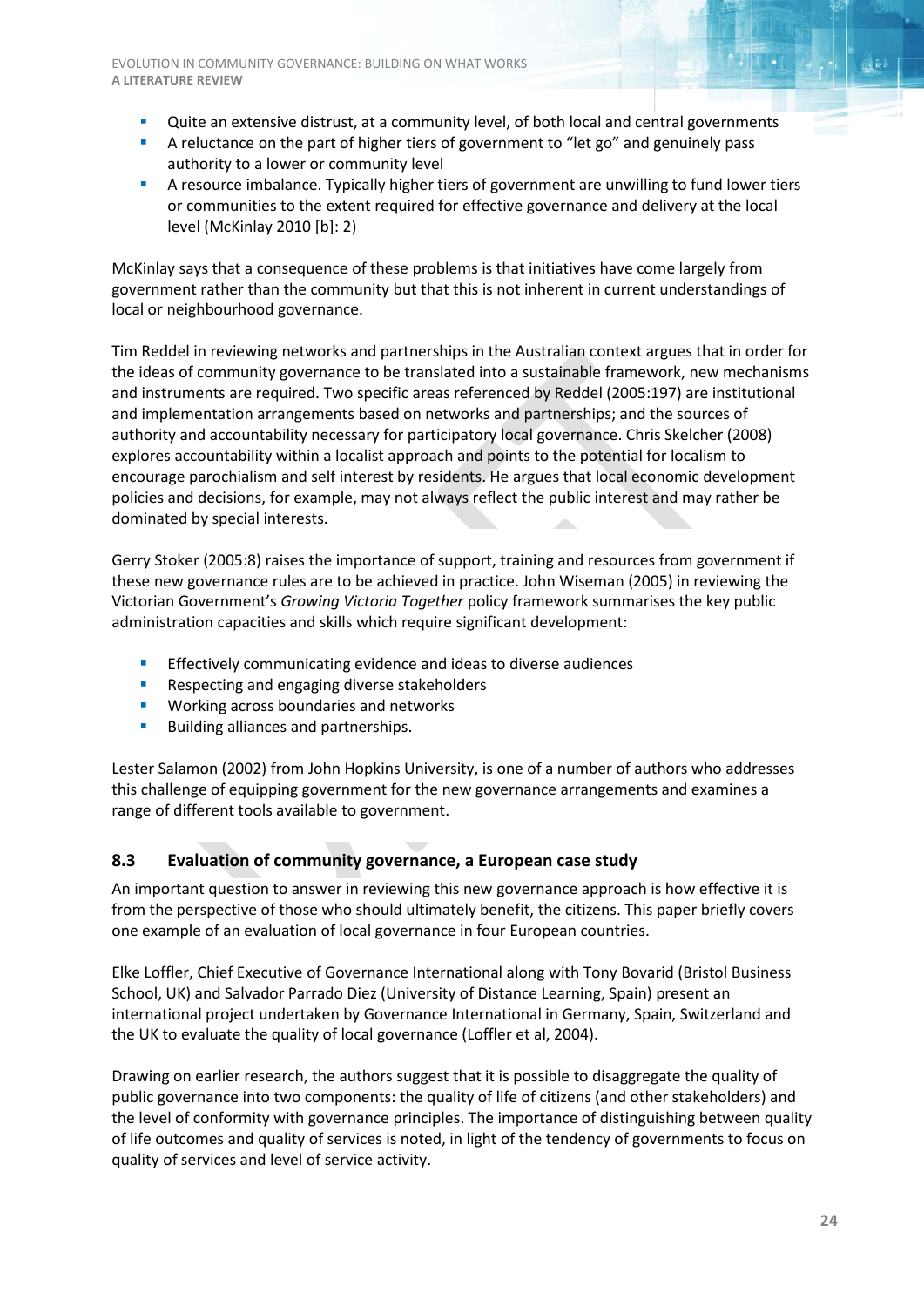Governance International developed the *Local Governance Health Check* to help local authorities and their partners identify opportunities for improving the quality of life of local people in quick and simple ways, using locally-available resources. The four pilot local authorities were different sized cities in different local government contexts – Ulm in Germany, Barcelona in Spain, Calderdale in the UK and Baar in Switzerland. The project took into account the holistic effect of city-wide agencies rather than simply focusing on the organisational performance of the city council. Primary data collection was undertaken through focus groups and questionnaire surveys of stakeholder groups to record the perception of stakeholders about the quality of life along a number of dimensions (including health, social wellbeing, income and wealth, community safety, environment, mobility etc.) Further primary data explores perceptions of the quality of public governance processes in their area (including transparency, stakeholder engagement, fairness and honesty in decision making, accountability etc). The research also drew on secondary data.

Among other findings the authors conclude that performance management frameworks at a local government level should place greater emphasis on the achievements in the field of local governance, and in equipping multiple stakeholders for their debates about 'what is to be done' rather than about 'proving' what has been done.

#### <span id="page-24-0"></span>**8.4 International comparisons of progress**

This section reviews two international comparative studies which include Australia, that assess the progress towards broader notions of community governance.

Bas Denters and Lawrence Rose in comparing trends and developments in local governance wanted to establish whether: "... local governance was more than a catchword applying to developments in only a few select settings or whether there had been a more fundamental transformation" (Denters and Rose, 2005:xiii). Country experts/contributors provided an overview of trends and developments relating to local government and local governance in the countries of France, Italy, Belgium, the Netherlands, the Nordic countries, Poland, Germany, Switzerland, the United Kingdom, New Zealand, Australia and the United States.

Denters and Rose explore trends in changing responsibilities of local governments – beyond the provision of services, and note that:

Local government autonomy in the United Kingdom, New Zealand and Australia is much more limited, based as it is on a long standing tradition of ultra vires whereby municipal competences are restricted to those that are explicitly attributed to them by central government... Interestingly, however, authorities in all three of these countries have recently decided either to introduce a power of general competence for local governments (New Zealand and Australia) and/or to remove 'consent regimes' that imply the requirement of central approval of local policy initiatives. In doing so the responsibility of local authorities to promote and develop social, environmental and economic wellbeing of the community has been explicitly acknowledged (Denters and Rose, 2005:251).

In concluding that the shift from local government to local governance is an international phenomenon, the authors point to these trends in their cross-national analysis:

- New responsibilities have forced local government to develop collaborative relationships with a variety of organisations of a local and regional character – public, private and quasiprivate alike
- **Municipalities in many countries are engaging more with the business community to** stimulate favourable conditions for business and furthering tourism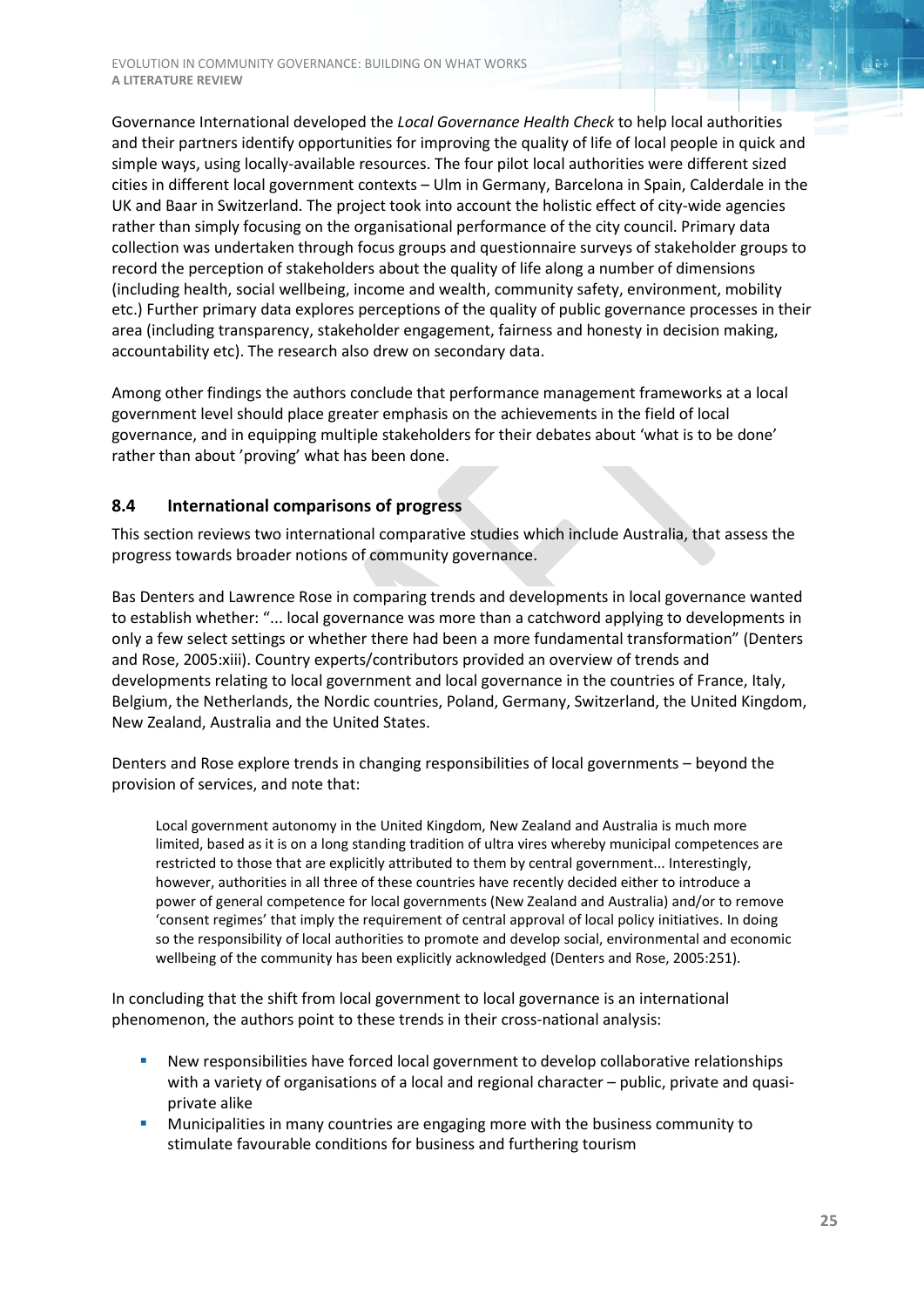- **The fragmentation of authority poses functional problems but also raises the issue of** securing transparency and democratic accountability
- **Many countries are working with new forms of citizen involvement**
- Without an adequate financial base, it remains to be seen whether authorities will be able to make community leadership real
- The shift toward local governance has led, in many countries, to attempts to strengthen the local political executive, for example through the introduction of a directly elected mayor.

Emmanuel Brunet-Jailly and John Martin explore and compare changes that have occurred in the local government in Australia and Canada. The research questions were organised through four thematic lenses:

... citizen participation and governance in local decisions, the restructuring and reforms of local governments, the usage of performance measures and management systems in the administration of local governments, and the relations of local government with higher levels of government (Brunet-Jailly and Martin, 2010:3).

In the chapter on citizen participation and local governance in Australia, Chris Aulich outlines the reforms to the Australian local government acts in the mid-1980's and 1990's around enabling principles, and a shift away from the limiting powers in previous acts. Aulich notes that: "Despite the modernisation of the acts there is little evidence of significant changes to the state-local power nexus, and no new functions were added to those already undertaken by local government" (Brunet-Jailly and Martin, 2010:39).

Susan Phillips in writing about the history of citizen participation in Canadian local government notes that local government reforms did not lead to the creation of new institutions or reforming relations between government and civil society on an ongoing basis. Both Aulich and Phillips note that the community building agenda is being driven by non-governmental actors or by communities themselves. Phillips concludes that there has been a shift from government to governance in Canada's larger cities while Aulich concludes that the data are not so conclusive in the Australian context.

## <span id="page-25-0"></span>**9. What can we learn from recent Australian experience about the practice of community governance?**

In this section we briefly consider the experience of one Australian state which has put a strong emphasis on one particular approach to community governance, community planning. This is Victoria where, within local government, there are now more than 500 individual community plans in place largely developed through methodology developed by and for the Department of Victorian Communities (now the Department of Planning and Community Development) and by peak local government organisations including the Municipal Association of Victoria through its Lighthouse Program. [10](#page-25-1)

Hess and Adams (2007) argue that the strong emphasis on community planning was a reaction by the Labour government which won office in 1999 against the new public management approach of the previous government. The establishment of the Department for Victorian Communities was significant, with the word 'for' emphasising a different approach.

<span id="page-25-1"></span> <sup>10</sup> Se[e http://www.mav.asn.au/CA256C2B000B597A/All/EEB194323A5F41F6CA25767A001F6322?OpenDocument&1=55-](http://www.mav.asn.au/CA256C2B000B597A/All/EEB194323A5F41F6CA25767A001F6322?OpenDocument&1=55-Policy+&+Projects~&2=35-SHP+Economic+and+Community+Development~&3=30-SHP+Community+Planning~) [Policy+&+Projects~&2=35-SHP+Economic+and+Community+Development~&3=30-SHP+Community+Planning~](http://www.mav.asn.au/CA256C2B000B597A/All/EEB194323A5F41F6CA25767A001F6322?OpenDocument&1=55-Policy+&+Projects~&2=35-SHP+Economic+and+Community+Development~&3=30-SHP+Community+Planning~)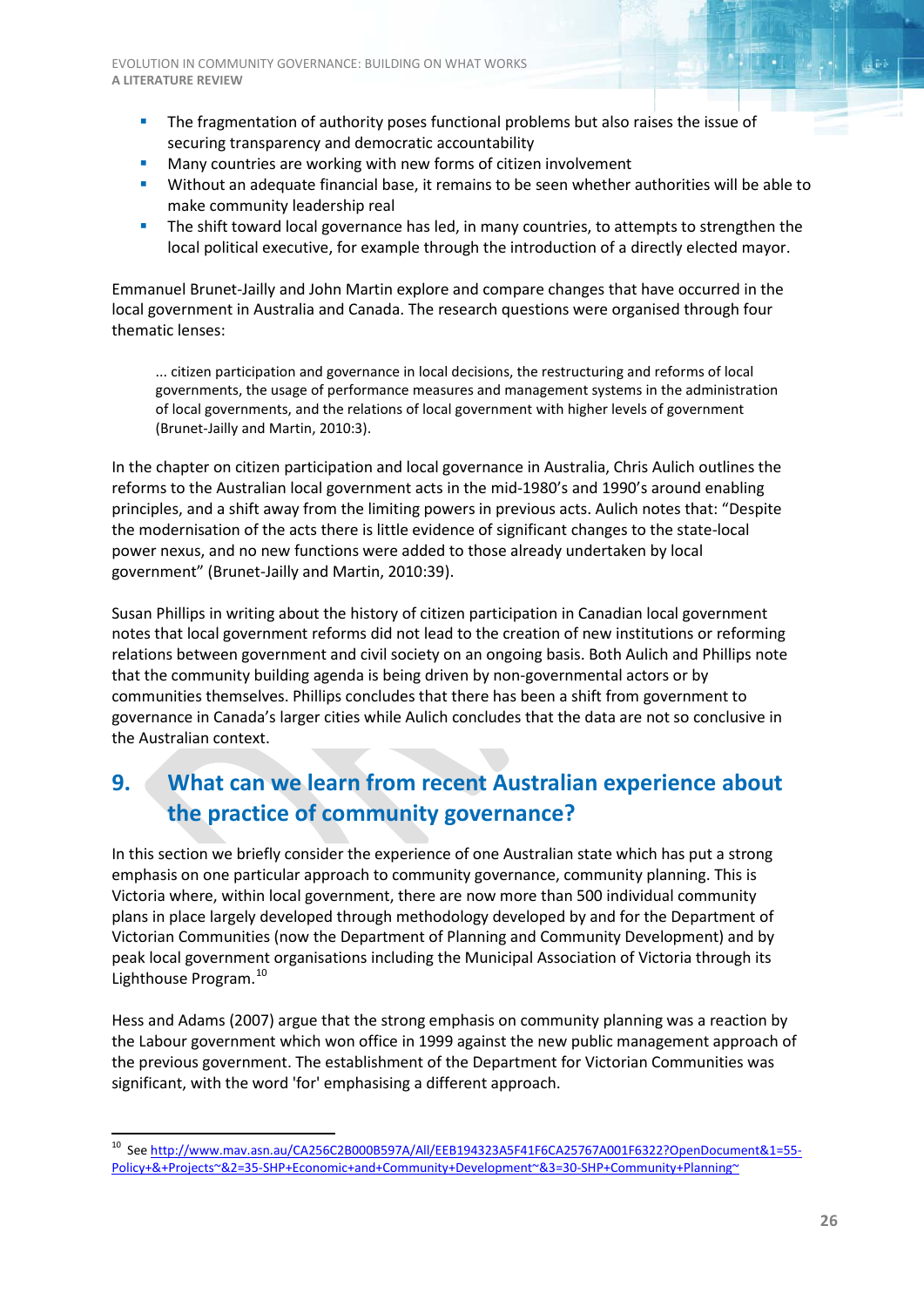This new Department was not to be a vehicle for delivering policy in the particular location of communities - of doing something to communities. Rather it was to be an advocate for an approach to the development and delivery of policies focusing on communities of interest and places, through the medium of communities of location. It was to do something *in* and *with* communities.

There has been one substantial evaluation of experience with community planning, West & Raysmith (2007) which involved case studies of community planning in nine different councils drawn from a mix of rural and urban councils. Although the precise term is not used, the report highlights that community planning is still very much work in progress, although on balance the experience of engagement with community planning has been seen as positive by both councils and communities.

Among the specific concerns which the report raises are the relationship between community planning and the council plan, the attitude of state government departments (which suggests that the sponsoring department may not yet at the time of the report have got the full buy-in of other state government departments), and the impact of the effort involved in developing a community plan. In respect of these three separate matters, the authors have this to say:

- Whilst community planning has received wide endorsement and was embraced by local governments in each of the case studies the potency and relevance of the community plan was left in considerable doubt and the nexus between the community plan and the council plan a matter yet to be resolved.
- A consistent issue raised in discussion with the nine case study Councils is the lack of recognition and legitimation by the State government of the role of local governments in local community planning.
- Community planning mostly ended with a community plan. Whilst the process had community building benefits it also left community members and council staff exhausted (West & Raysmith 2007: 35; 23; 35).

A somewhat different perspective on the Victorian community planning experience is presented by Mowbray (2011). He argues that:

As in other countries and contexts, close analysis reveals that what is represented as inclusive and empowering community engagement is effectively about containment and control. Community development needs to address the nature and implications of such policies and programmes, as well as the evolving nature of the local state and the opportunities for change that may be available. It would then be more likely extend beyond its marginalized status in local government, to try to use the institution as a whole in the pursuit of social justice.

This critique may go to the heart of the community planning endeavour; how do participants and practitioners ensure that the process is genuinely community controlled and responsive, and effectively places decision-making in the hands of the community?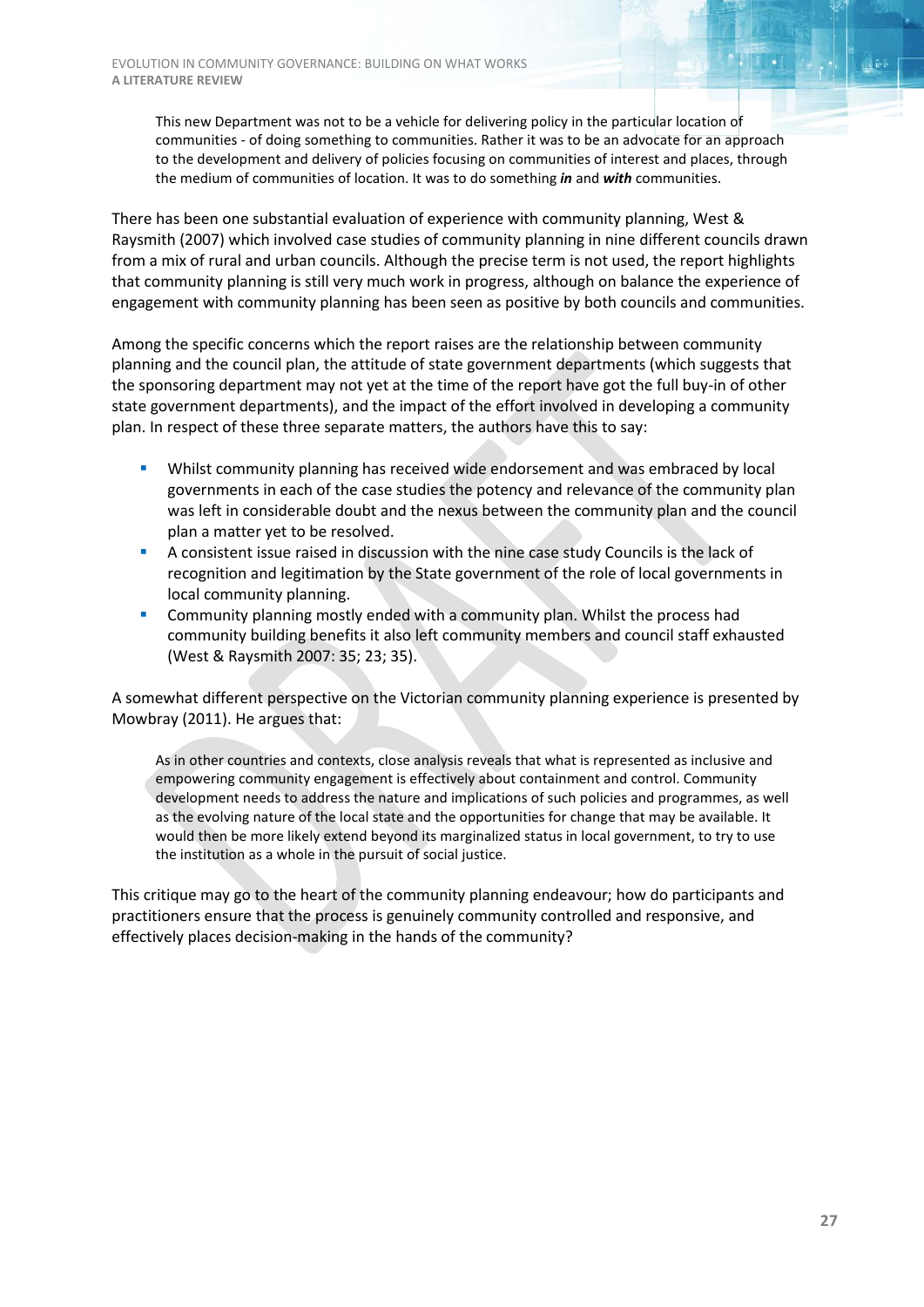#### <span id="page-27-0"></span>**References**

- Aulich, C. 2009, 'From Citizen Participation to Participatory Governance in Australian Local Government', *Commonwealth Journal of Local Governance*, vol. 2, pp. 1-17.
- Australian Public Service Commission, *Government by Network*, viewed October 2010, [<http://www.apsc.gov.au>](http://www.apsc.gov.au/).
- Australian Public Service Commission. 2007, *Tackling Wicked Problems: A Public Policy Perspective*, viewed December 2010 [<http://www.apsc.gov.au>](http://www.apsc.gov.au/).
- Blacher, Y. 2006, *Better Governance for Stronger Communities*, viewed *February 2011, <* [http://www.docstoc.com/docs/32865938/Better-Governance-for-Stronger-Communities-](http://www.docstoc.com/docs/32865938/Better-Governance-for-Stronger-Communities-Yehudi-Blacher)[Yehudi-Blacher>](http://www.docstoc.com/docs/32865938/Better-Governance-for-Stronger-Communities-Yehudi-Blacher).
- *Bowles, S. & Gintis, H. 2002, '*Social Capital and Community Governance', *The Economic Journal*, vol. 112, no. 483, pp. F419-F439. [<http://tuvalu.santafe.edu/~bowles/SocialCapital.pdf>](http://tuvalu.santafe.edu/~bowles/SocialCapital.pdf)
- Brown, V. A., Nicholson, R., Stephenson, P., Bennett, K-J. *&* Smith, J. 2001, *Grass roots and common ground: guidelines for community-based environmental health action*, Regional Integrated Monitoring Centre, Sydney.
- Brunet-Jailly, E. *&* Martin, J. (eds.) 2010, *Local Government in a Global World*, University of Toronto Press Inc.
- Carins, B. 2008, *Embedding Community Priorities into Council Planning: Guidelines for the Integration of Community and Council Planning*, viewed February 2011, [<http://www.chs.ubc.ca/archives/?q=node/715>](http://www.chs.ubc.ca/archives/?q=node/715).
- Chisholm, M. *&* Dench, G. 2005, *Community Identity: Literature Review and Analysis*, UK Electoral Commission, viewed February 2011, [<http://ec.clients.squiz.co.uk/\\_\\_data/assets/pdf\\_file/0018/47250/Finalreport12April2005\\_18260-](http://ec.clients.squiz.co.uk/__data/assets/pdf_file/0018/47250/Finalreport12April2005_18260-13469__E__.pdf%20February%202011) 13469 E .pdf>.
- Commission on Public Sector Reform in the North East. 2009, *Public Service Paradox,* Institute for Public Policy Research, viewed February 2011, [<http://www.ippr.org.uk/members/download.asp?f=%2Fecomm%2Ffiles%2Fpublic\\_services\\_paradox.p](http://www.ippr.org.uk/members/download.asp?f=%2Fecomm%2Ffiles%2Fpublic_services_paradox.pdf) [df>](http://www.ippr.org.uk/members/download.asp?f=%2Fecomm%2Ffiles%2Fpublic_services_paradox.pdf).
- Considine, M. *&* Gigeure, S. 2008, *The theory and practice of Local Governance and Economic Development*, Palgrave Macmillan, London.
- Crean, The Hon. S. 'Driving Economic Growth, a Regional Dimension'. *National Press Club Speech*, 29 September 2010.
- Denhardt, J. V. *&* Robert, B. 2007, *The New Public Service – Serving not Steering*, Armonk, New York.
- Denters, B. *&* Rose, L. E. (eds.) 2005, *Comparing Local Governance, Trends and Developments*, Palgrave McMillan*,* London.
- Department of Communities and Local Government. 2010, *Decentralisation and the Localism Bill*, viewed February 2010,

[<http://www.communities.gov.uk/publications/localgovernment/decentralisationguide?view=Standard](http://www.communities.gov.uk/publications/localgovernment/decentralisationguide?view=Standard) >.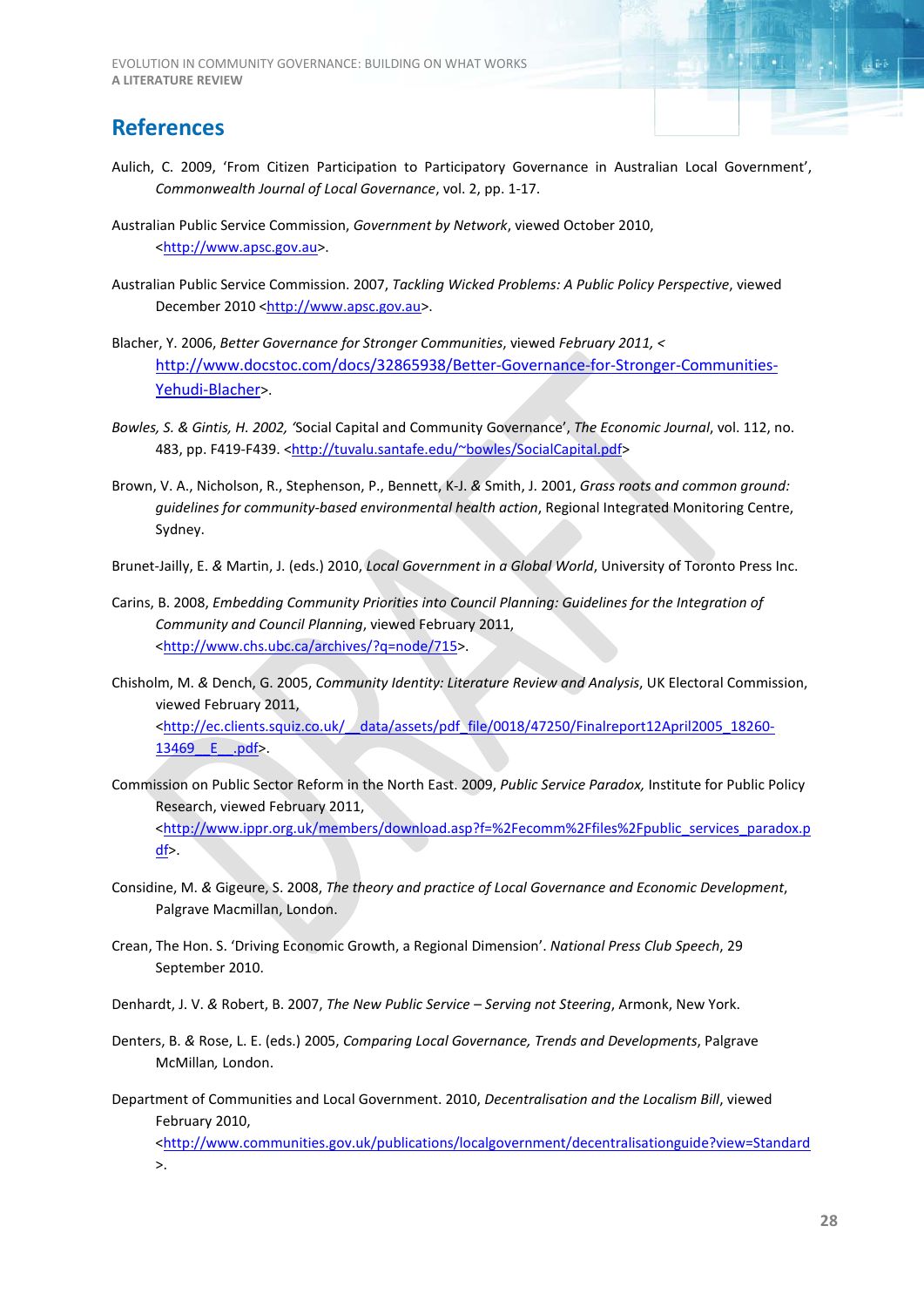EVOLUTION IN COMMUNITY GOVERNANCE: BUILDING ON WHAT WORKS **A LITERATURE REVIEW**

- European Association of Cooperative Banks (2007), Co-operative banks: Catalysts for economic and social cohesion in Europe [<http://www.eurocoopbanks.coop/GetDocument.aspx?id=804f43b2-9faf-4f96](http://www.eurocoopbanks.coop/GetDocument.aspx?id=804f43b2-9faf-4f96-b961-c5cbec5328b9) [b961-c5cbec5328b9>](http://www.eurocoopbanks.coop/GetDocument.aspx?id=804f43b2-9faf-4f96-b961-c5cbec5328b9)
- Eversole, R. *&* Martin, J. (eds.) 2005, *Participation and Governance in Regional Development: Global trends in an Australian Context*. Aldershot, Ashgate.
- Galligan, B. (ed.) 1998, *Local Government Reform in Victoria*. State Library of Victoria.
- Gallop, G. 2006, 'Towards a new era of strategic government', *The Australia and New Zealand School of Government Public Lecture Series*, < [http://anzsog](http://anzsog-research.anu.edu.au/pdfs/Towards_a_New_Era_of_Strategic_Government_Presentation.pdf)[research.anu.edu.au/pdfs/Towards\\_a\\_New\\_Era\\_of\\_Strategic\\_Government\\_Presentation.pdf](http://anzsog-research.anu.edu.au/pdfs/Towards_a_New_Era_of_Strategic_Government_Presentation.pdf) >
- Gaventa, J. 2006, *Triumph, Deficit or Contestation? Deepening the 'Deepening*
- *Democracy' Debate*, IDS Working Paper in conjunction with LogoLink and the Citizenship DRC.
- Fuller, C, M. Geddes 2008 'Urban Governance Under Neoliberalism: New Labour and the Restructuring of State-Space', *Antipode, Antipode,* vol 40, Issue 2. View abstreact: [<http://onlinelibrary.wiley.com/doi/10.1111/j.1467-8330.2008.00591.x/abstract>](http://onlinelibrary.wiley.com/doi/10.1111/j.1467-8330.2008.00591.x/abstract)
- Geddes, M. *Evaluating English Experience of Governments and Communities in Partnership: the empire strikes back?*, Paper for Governments and Communities in Partnership Conference Centre for Public Policy, University of Melbourne, 25-27 September 2006.
- Geddes, M. 2000, 'Tackling social exclusion in the European Union? The limits to the new orthodoxy of local partnership', *International Journal of Urban and Regional Research*, vol. 24, no. 4, pp. 782-800.
- Giagnocavo, C., Gerez, S. & Perez, L. , 'Proactive Cooperative Banks in Local Development: socio-economic problem solving, growth and community development', paper, United Nations expert group meeting "Cooperatives and Social Development", Ulaanbaatar, Mongolia 3-6 May 2011 [<http://www.un.org/esa/socdev/social/meetings/egm11/documents/Giagnocavo-](http://www.un.org/esa/socdev/social/meetings/egm11/documents/Giagnocavo-Proactive%20Cooperative%20Banks.pdf)[Proactive%20Cooperative%20Banks.pdf>](http://www.un.org/esa/socdev/social/meetings/egm11/documents/Giagnocavo-Proactive%20Cooperative%20Banks.pdf)
- Healey, P. *Place, Identity and Governance: Transforming Discourses and Practices*, in J. Hillier & E. Rooksby, 2002, *Habitus: A Sense of Place*, Ashgate Publishing Company*.*
- Hambleton, R. 2008, *Civic Leadership for Auckland: An International Perspective*, Briefing paper for the Royal Commission on Auckland Governance, [<www.royalcommission.govt.nz>](http://www.royalcommission.govt.nz/).
- Hambleton, R. 2004, *Beyond New Public Management – city leadership, democratic renewal and the politics of place*, paper to the City Futures International Conference, Chicago, Illinois, USA, 8 -10 July 2004.
- Haus, M. *&* Sweeting, D. 2006, 'Local Democracy and Political Leadership: Drawing a Map', *Political Studies*, vol. 54, pp. 267-288. [<www.sparc.bc.ca/.../doc/358-local-democracy-and-political-leadership.pdf>](http://www.sparc.bc.ca/.../doc/358-local-democracy-and-political-leadership.pdf)
- Hearfield, C. *&* Dollery, B. 'Representative Democracy in Australian Local Government', *Commonwealth Journal of Local Governance*, vol. 2, pp. 61-75.
- Hess, M. *&* Adams, D. 2007, *Innovation in Public Management: The role and function of community knowledge*, viewed February 2011, [<http://www.innovation.cc/volumes](http://www.innovation.cc/volumes-issues/hess_adams_innovate_public_manage8final.pdf)[issues/hess\\_adams\\_innovate\\_public\\_manage8final.pdf>](http://www.innovation.cc/volumes-issues/hess_adams_innovate_public_manage8final.pdf).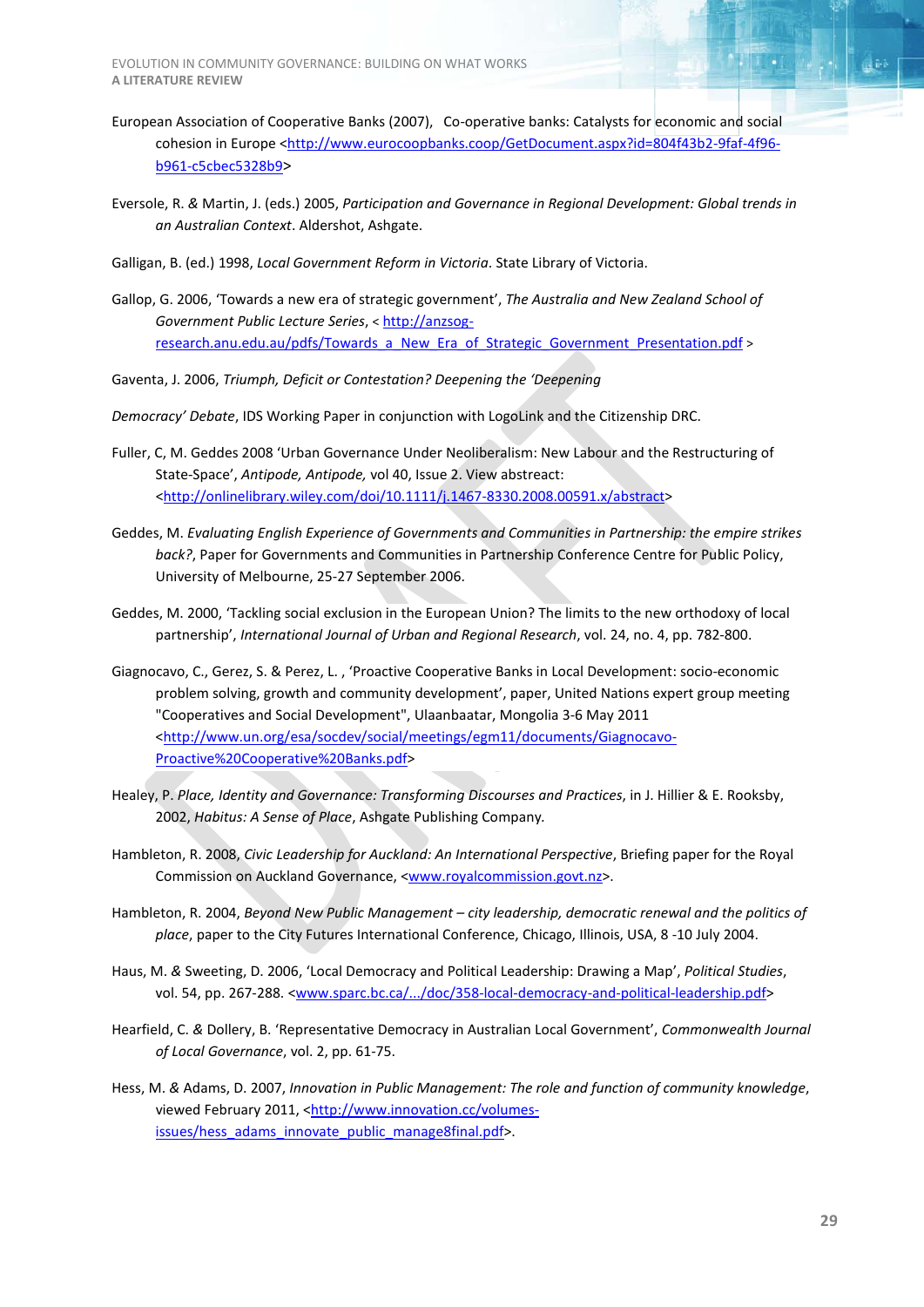- Involve, 2005. 'People and Participation: How to put citizens at the heart of decision-making'. UK. Sourced from < [www.involve.org.uk](http://www.involve.org.uk/) >
- I&DeA, Community engagement and empowerment: our resources, [<http://www.idea.gov.uk/empowerment>](http://www.idea.gov.uk/empowerment).
- I&DeA, 2010, *Reshaping the Partnership Landscape*, Briefing Note 4, [<http://www.idea.gov.uk/idk/aio/24550448>](http://www.idea.gov.uk/idk/aio/24550448).
- Kamarch, E. *&* Nye, J. 2002, *Governance.Com: Democracy in the Information Age,* Visions of Governance in the 21<sup>st</sup> Century, Brookings Institution Press.
- Kjaer, A. 2004, *Governance*. Polity Press, Massachusetts.
- Lambeth Borough Council, 2011, *The Co-operative Council Sharing power: A new settlement between citizens and the state*, Co-operative Council Citizens' Commission, viewed February 2011, [<http://www.lambeth.gov.uk/Services/CouncilDemocracy/MakingADifference/TheCooperativeCouncil/](http://www.lambeth.gov.uk/Services/CouncilDemocracy/MakingADifference/TheCooperativeCouncil/SharingPowerNewSettlementCitizensState.htm) [SharingPowerNewSettlementCitizensState.htm>](http://www.lambeth.gov.uk/Services/CouncilDemocracy/MakingADifference/TheCooperativeCouncil/SharingPowerNewSettlementCitizensState.htm).
- Lyons, M. 2007, *Place shaping: a shared ambition for the future of local government*, London: HMSO.
- Madden, A. 'The Community Leadership and Place-Shaping Roles of English Local Government: Synergy or Tension?', *Public Policy and Administration*, vol. 25, p. 175.
- Mant, J. 2008, 'Place Management as a Core Role in Government', *The Journal of Place Management and Development*, vol. 1, no. 1, pp. 100-108.
- McKinlay, P. 2010 (a), *The Changing Role of Local Government*, a presentation to the Future of Local Government Summit, Melbourne, 23-24 June 2010.
- McKinlay, P. 2010 (b), 'Enabling Local Governance in a Market Economy', *The Asia Pacific Journal of Public*  Administration, vol. 32, no. 1, pp. 1-16. [<http://sunzi1.lib.hku.hk/hkjo/view/5012714.pdf>](http://sunzi1.lib.hku.hk/hkjo/view/5012714.pdf)
- Minister for Government Policy (2011) Open Public Services White Paper, HM government, [<http://www.cabinetoffice.gov.uk/sites/default/files/resources/open-public-services-white](http://www.cabinetoffice.gov.uk/sites/default/files/resources/open-public-services-white-paper.pdf)[paper.pdf>](http://www.cabinetoffice.gov.uk/sites/default/files/resources/open-public-services-white-paper.pdf)
- Moore, M. 2004, *On Creating Public Value: What Business might Learn from Government about Strategic Management*, A working paper – the Corporate Social Responsibility Initiative, Harvard University.
- Mowbray, M. 2011, 'What became of *The Local State*? Neo-liberalism, community development and local government', *Community Development Journal*, vol. 46, pp. 132-153.
- Oakerson, R. J. 1999, *Governing Local Public Economies*, ICS Press, Oakland.
- Organisation for Economic Co-operation and Development. 2001, *Cities for Citizens, Improving Metropolitan Governance*, OECD, Paris.
- Organisation for Economic Co-operation and Development. 2001, *Citizens as Partners: Information, Consultation and Public Participation in Policy-Making*, OECD, Paris*.*
- Osbourne, D. *&* Gaebler, T. 1992, *Reinventing Government*, Plume, New York.
- O'Toole, K. 2005, 'Local Government and Governance in Victoria: Challenges for Community Participation', in R. Eversole, *&* J. Martin (eds.), *Participation and Governance in Regional Development*, Ashgate Publishing Ltd.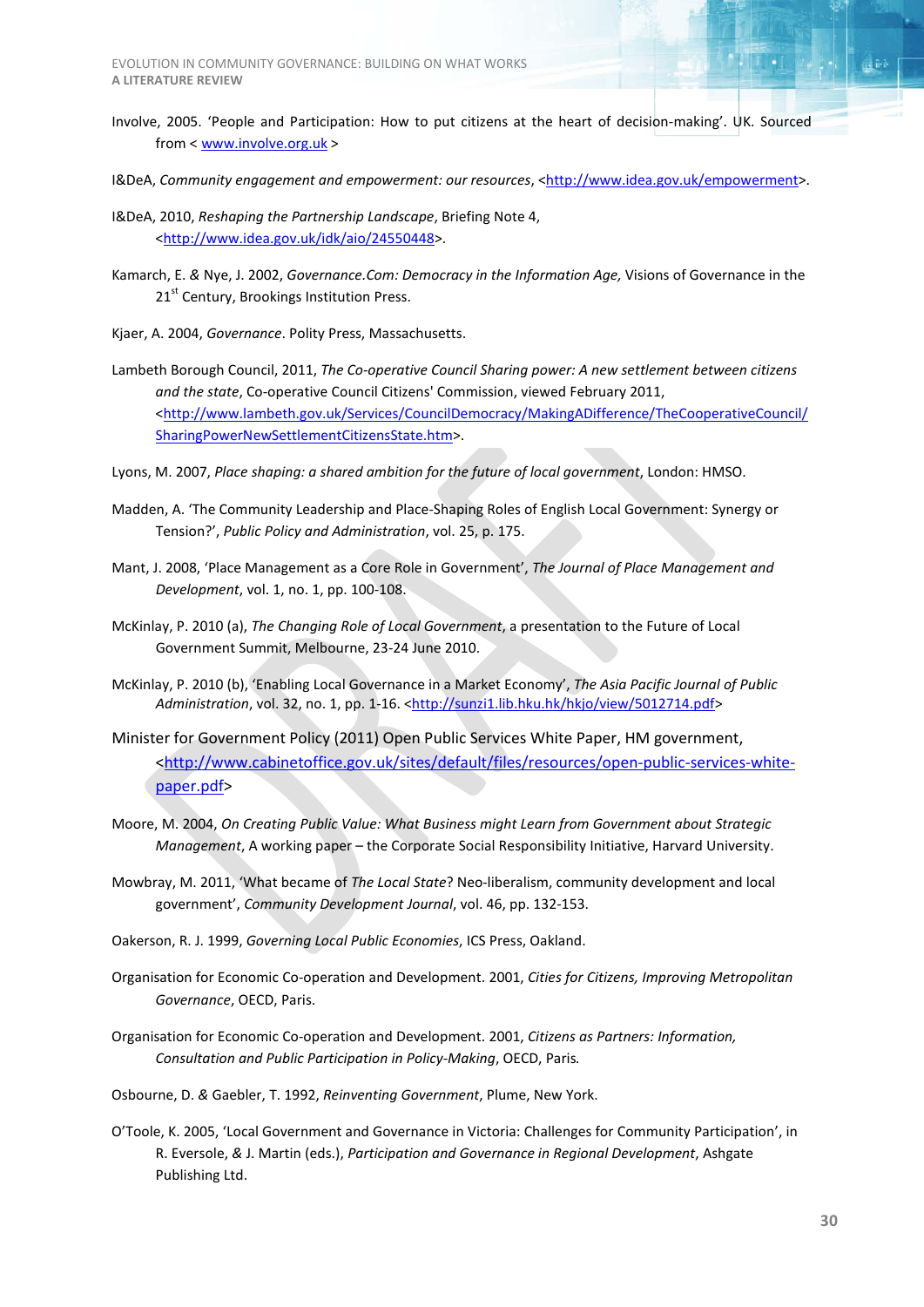- O'Toole, K. *Exploring Community Governance in Victorian Local Government*, refereed paper presented to the Australasian Political Studies Association Conference, Hobart, 29 September – 1 October 2003.
- Participatory Budgeting Unit, (undated), *Participatory Budgets in Europe*, viewed February 2011, [<http://www.participatorybudgeting.org.uk/documents/Participatory%20Budgets%20in%20Europe.pdf](http://www.participatorybudgeting.org.uk/documents/Participatory%20Budgets%20in%20Europe.pdf) >.
- Purdam, K. *et al.* 2008, *How many elected representatives does local government need? A review of the evidence from Europe*, Cathie Marsh Centre for Census and Survey Research working paper 2008-06, viewed *February 2011, <*[www.ccsr.ac.uk/publications/working/2008-06.pdf](http://www.ccsr.ac.uk/publications/working/2008-06.pdf)*>.*
- Putnam, R. 1993, *Making Democracy Work: Civic Traditions in Modern Italy*, Princeton University Press.
- Reddel, T. 2004, *Exploring the Institutional Dimensions of Local Governance and Community Strengthening: Linking Empirical and Theoretical Debates*, Urban Policy Program, Griffith University, Brisbane, Queensland.
- Russell, W. 2004, *Voting Obligations and Voter Turnout: discussion paper prepared for Local Government Association of Australia*, viewed February 2011 [<http://www.lga.sa.gov.au/webdata/resources/files/Voter\\_Turnout\\_Elections\\_Discussion\\_Paper\\_Prof\\_](http://www.lga.sa.gov.au/webdata/resources/files/Voter_Turnout_Elections_Discussion_Paper_Prof_Russell_Aug_04.pdf) [Russell\\_Aug\\_04.pdf>](http://www.lga.sa.gov.au/webdata/resources/files/Voter_Turnout_Elections_Discussion_Paper_Prof_Russell_Aug_04.pdf).
- Salamon, L. 2002, *The Tools of government: a guide to the new governance*, Oxford University Press.
- Sansom, G. 2009, 'Commonwealth of Australia', in N. Steytler (ed.), *Local Government and Metropolitan Regions in Federal Systems*, A Global Dialogue on Federalism, vol. No. 1. McGill-Queen's University Press.
- Sansom, G. 1993, *A Guide to Integrated Local Area Planning*, Australian Local Government Association.
- Schaap, L. *et al.* 2009, Innovations in Sub-National Government in Europe, Netherlands' Council for Public Administration, viewed *February 2011, <*[www.rfv.nl/GetFile.aspx?id=903>](http://www.rfv.nl/GetFile.aspx?id=903).
- Smyth, P., Reddel, T. *&* A. Jones (eds.), 2005. *Community and Local Governance in Australia,* UNSW Press, Sydney.
- Sorabji, D. 2006, *Pacing Lyons: a route map to localism*, New Local Government Network, London
- Sproats, K. 2000, *Local Management or Local Governance*, Regional Planning Partnership, New South Wales, Australia.
- Sproats, K. 2001, *NSW Government -Report of the Inquiry into the Structure of Local Government in Eight Council Areas in the Inner City and Eastern Suburbs of Sydney*, NSW Government.
- Stewart, J. *&* Clarke, M. 1996, *Developments in Local Government (Discussion Paper),* Institute of Local Government Studies, University of Birmingham, UK.
- Stoker, G. 2007, *New Localism, Participation and Networked Community Governance*, University of Manchester, UK.
- Stoker, G. 2005, *What is Local Government For?: Refocusing Local Government To Meet Its Challenges Of The 21st Century*, New Local Government Network, London.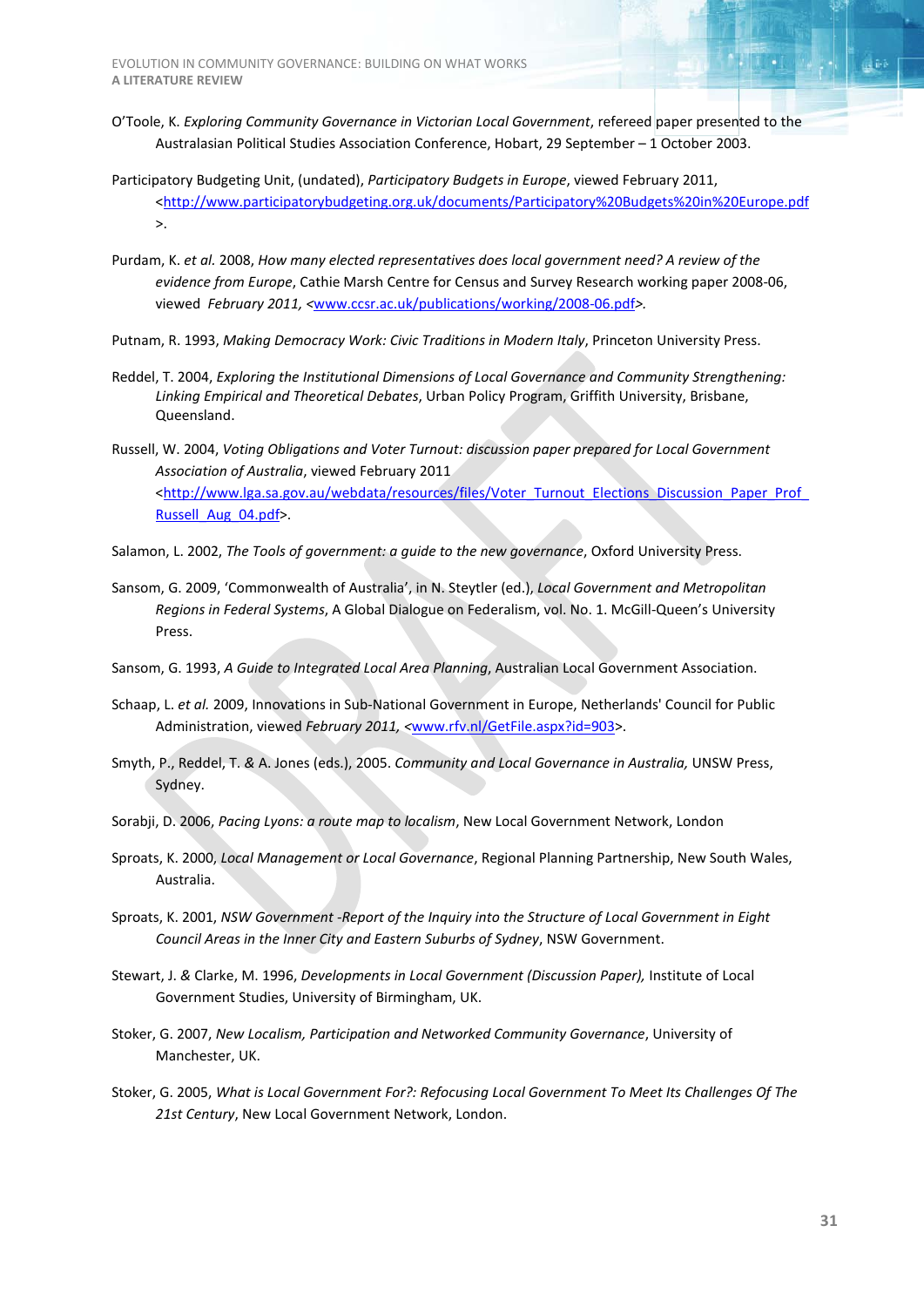EVOLUTION IN COMMUNITY GOVERNANCE: BUILDING ON WHAT WORKS **A LITERATURE REVIEW**

- Sullivan, H. 2008, *Meta-evaluation of the Local Government Modernisation Agenda, The State of Governance of Places: Community Leadership and Stakeholder Engagement.* UK Department of Communities and Local Government.
- Sullivan, H. *&* Skelcher, C. 2002, *Working Across Boundaries*, *Collaboration in Public Services*, Palgrave Macmillan.
- Surf Coast Shire, 2009, *Governance Manual*, viewed December 2010, [<http://www.surfcoast.vic.gov.au/files/336a57be-67bb-4b6e-bfba-](http://www.surfcoast.vic.gov.au/files/336a57be-67bb-4b6e-bfba-9f3400ea7a76/Governance_Manual.pdf)[9f3400ea7a76/Governance\\_Manual.pdf>](http://www.surfcoast.vic.gov.au/files/336a57be-67bb-4b6e-bfba-9f3400ea7a76/Governance_Manual.pdf).
- Thomson, D. & Abbott, M. 2000, 'Australian Financial Prudential Supervision: An Historical View', *Australian Journal of Public Administration* Vol 59 Issue 2 pp75-88
- Totikidis, V., Armstrong, A. F. *&* Francis, R. D. *The Concept of Community Governance: A Preliminary Review*, refereed paper presented at the GovNet Conference, Monash University, Melbourne, 28-30th November 2005.
- UTS Centre for Local Government *&* the Local Government Community Development and Services Association of Australia, 2010, *Just Communities: A National Network of Councils Promoting Community Wellbeing through Local Democracy*, UTS Centre for Local Government, Sydney.
- West, S. *&* Raysmith, H. 2007, *Planning Together: lessons from local government community planning in Victoria*, viewed February 2011 <http://www.mccaugheycentre.unimelb.edu.au/ data/assets/pdf\_file/0017/135260/West\_Raysmith\_ [ReportDec07.pdf>](http://www.mccaugheycentre.unimelb.edu.au/__data/assets/pdf_file/0017/135260/West_Raysmith_ReportDec07.pdf).

Wikipedia, History of Credit Unions[, http://en.wikipedia.org/wiki/History\\_of\\_credit\\_unions](http://en.wikipedia.org/wiki/History_of_credit_unions) and

Wiseman, J. 2005, 'Designing Public Policy after Neo-liberalism?', in P. Smyth, T. Reddel & A. Jones (eds.), 2005, *Community and Local Governance in Australia*, UNSW Press, Sydney.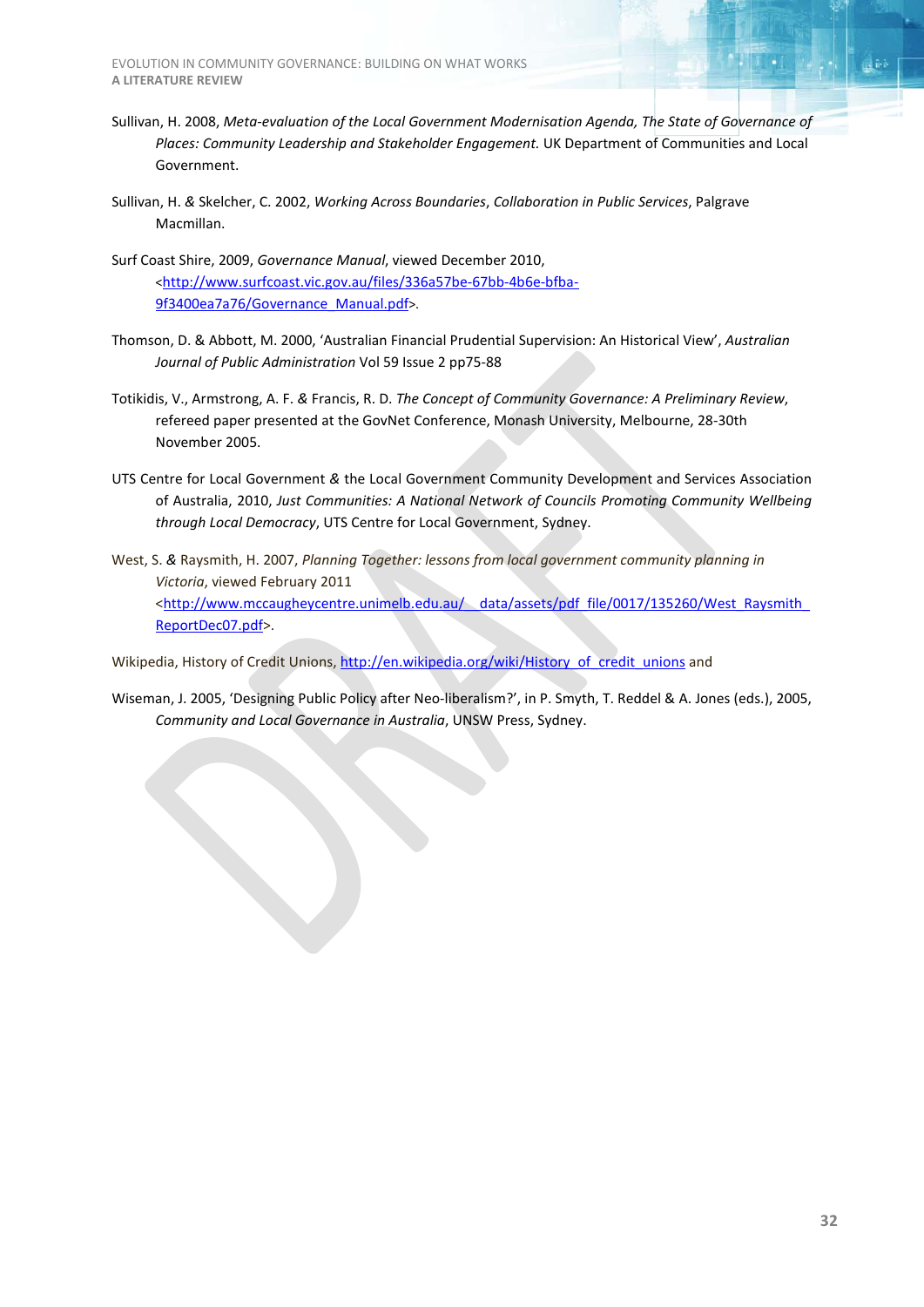#### <span id="page-32-0"></span>**Source: OECD (2001) Citizens as Partners: Information, Consultation and Public Participation in Policy-Making**

Good governance is a concept that has come into regular use in political science, public administration and, more particularly, development management. It appears alongside such terms such as democracy, civil society, participation, human rights and sustainable development. In the last decade, it has been closely associated with the public sector reform. Good governance has 8 major characteristics. It is participatory, consensus oriented, accountable, transparent, responsive, effective and efficient, equitable and inclusive and follows the rule of law. It assures that corruption is minimized, the views of minorities are taken into account and that the voices of the most vulnerable in society are heard in decision-making. (OECD, 2001).

**Participation** by both men and women is a key cornerstone of good governance. Participation could be either direct or through legitimate intermediate institutions or representatives. It is important to point out that representative democracy does not necessarily mean that the concerns of the most vulnerable in society would be taken into consideration in decision making. Participation needs to be informed and organized. This means freedom of association and expression on the one hand and an organized civil society on the other hand.

**Transparency** means that decisions taken and their enforcement are done in a manner that follows rules and regulations. It also means that information is freely available and directly accessible to those who will be affected by such decisions and their enforcement. It also means that enough information is provided and that it is provided in easily understandable forms and media.

**Effectiveness and efficiency**: Good governance means that processes and institutions produce results that meet the needs of society while making the best use of resources at their disposal. The concept of efficiency in the context of good governance also covers the sustainable use of natural resources and the protection of the environment.

**Responsiveness**: Good governance requires that institutions and processes try to serve all stakeholders within a reasonable timeframe.

**Accountability** is a key requirement of good governance. Not only governmental institutions but also the private sector and civil society organizations must be accountable to the public and to their institutional stakeholders. Who is accountable to whom varies depending on whether decisions or actions taken are internal or external to an organization or institution. In general an organization or an institution is accountable to those who will be affected by its decisions or actions. Accountability cannot be enforced without transparency and the rule of law.

**Consensus oriented**: There are several actors and as many view points in a given society. Good governance requires mediation of the different interests in society to reach a broad consensus in society on what is in the best interest of the whole community and how this can be achieved. It also requires a broad and long-term perspective on what is needed for sustainable human development and how to achieve the goals of such development. This can only result from an understanding of the historical, cultural and social contexts of a given society or community.

**Equity and inclusiveness**: A society's well being depends on ensuring that all its members feel that they have a stake in it and do not feel excluded from the mainstream of society. This requires all groups, but particularly the most vulnerable, have opportunities to improve or maintain their well being.

**Rule of Law**: Good governance requires fair legal frameworks that are enforced impartially. It also requires full protection of human rights, particularly those of minorities. Impartial enforcement of laws requires an independent judiciary and an impartial and incorruptible police force.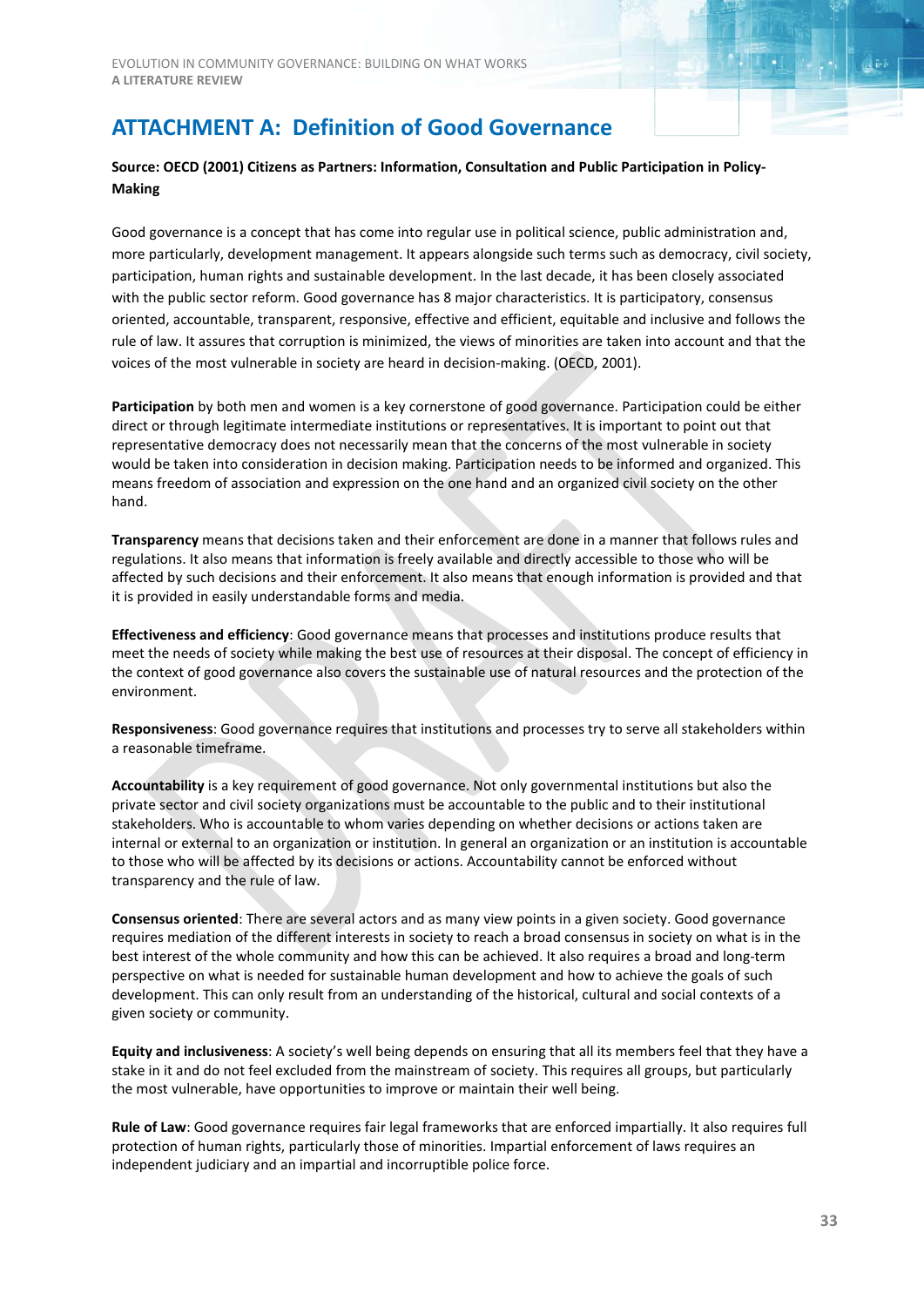## <span id="page-33-0"></span>**ATTACHMENT B: References in Local Government Legislation with Relevance to a Community Governance Approach**

#### **QUEENSLAND**

Local government principles include (c) democratic representation, social inclusion and meaningful community engagement (2009 Act N0. 17)

#### **SOUTH AUSTRALIA**

Principal role of a council includes (a) to act as a representative, informed and responsible decision maker in the interests of its community and objectives for a council include (a) be responsive to the needs, interests and aspirations of individuals and groups within its community (Local Government Act 1989, the System of Government, Chapter 2)

#### **VICTORIA**

(1) A Council is elected to provide leadership for the good governance of the municipal district and the local community.

(2) The role of a Council includes—

(a) acting as a representative government by taking into account the diverse needs of the

local community in decision making;

(b) providing leadership by establishing strategic objectives and monitoring their achievement;

(f) fostering community cohesion and encouraging active participation in civic life.

(Local Government Act 1989, part 1A, Local Government Charter)

#### **NEW SOUTH WALES**

A Councils charter includes, - ' to provide directly or on behalf of other levels of government, after due consultation, adequate, equitable and appropriate services and facilities for the community and to ensure that those services and facilities are managed efficiently and effectively, to engage in long-term strategic planning on behalf of the local community, and to exercise its functions in a manner that is consistent with and promotes social justice principles of equity, access, participation and rights.' (Local Government Act, 1993)

Integrated Planning and Reporting Guidelines introduced in 2009 support a strategic and integrated approach to planning and reporting by local councils and require the preparation of a community strategic plan.

#### **WESTERN AUSTRALIA**\*

(1)The general function of a local government is to provide for the good government of persons in its district. (2) The scope of the general function of a local government is to be construed in the context of its other functions under this Act or any other written law and any constraints imposed by this Act or any other written law on the performance of its functions.

(3) A liberal approach is to be taken to the construction of the scope of the general function of a local government. (Local Government Act, 1995)

\**Local Government Act is currently being revised and proposed changes likely to reflect changes to NSW legislation*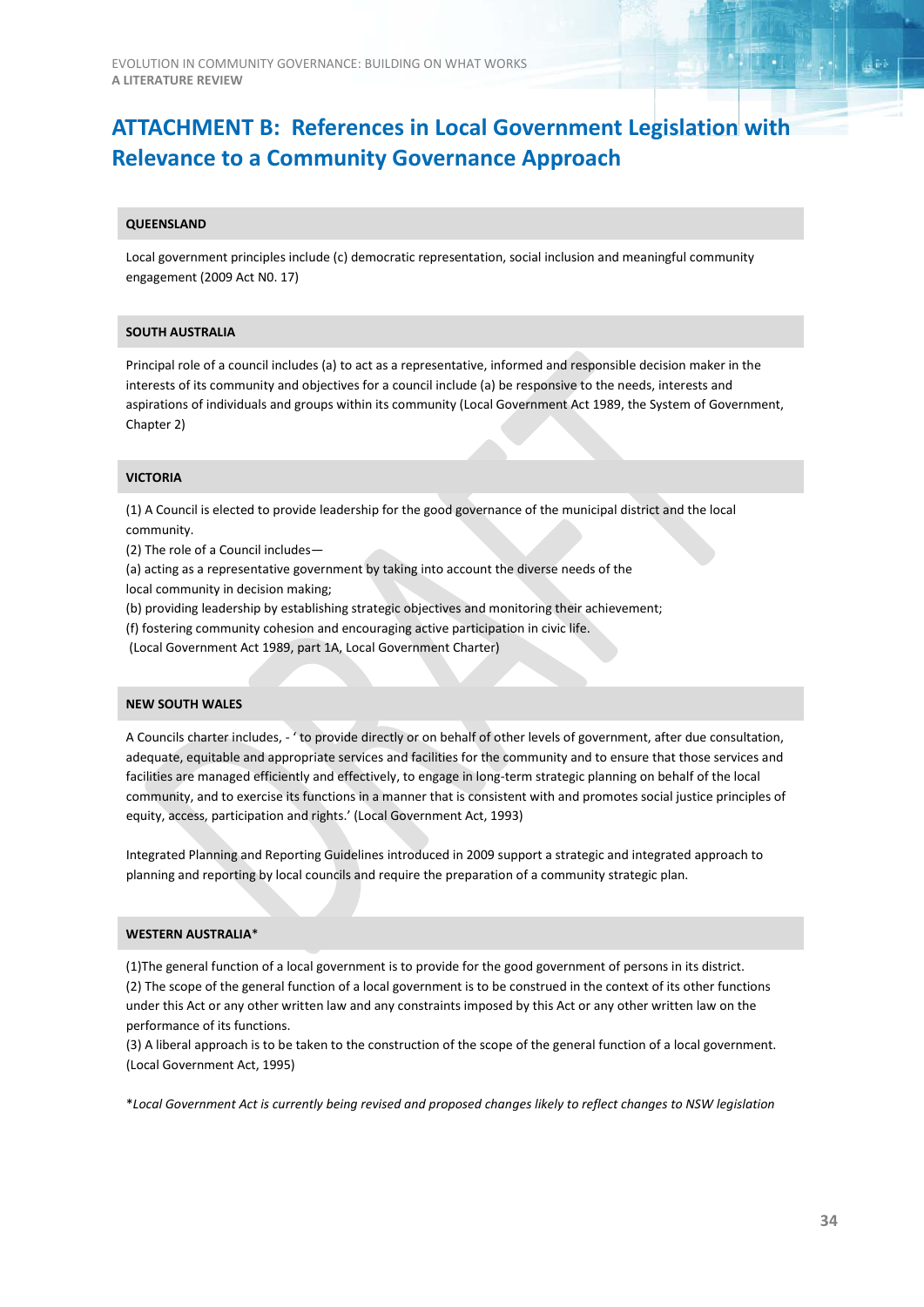#### **TASMANIA**

Functions and powers

(1) In addition to any functions of a council in this or any other Act, a council has the following functions:

(a) to provide for the health, safety and welfare of the community;

(b) to represent and promote the interests of the community;

(c) to provide for the peace, order and good government of the municipal area.

(2) In performing its functions, a council is to consult, involve and be accountable to the community. (Local Government Act 1993 - sect 20)